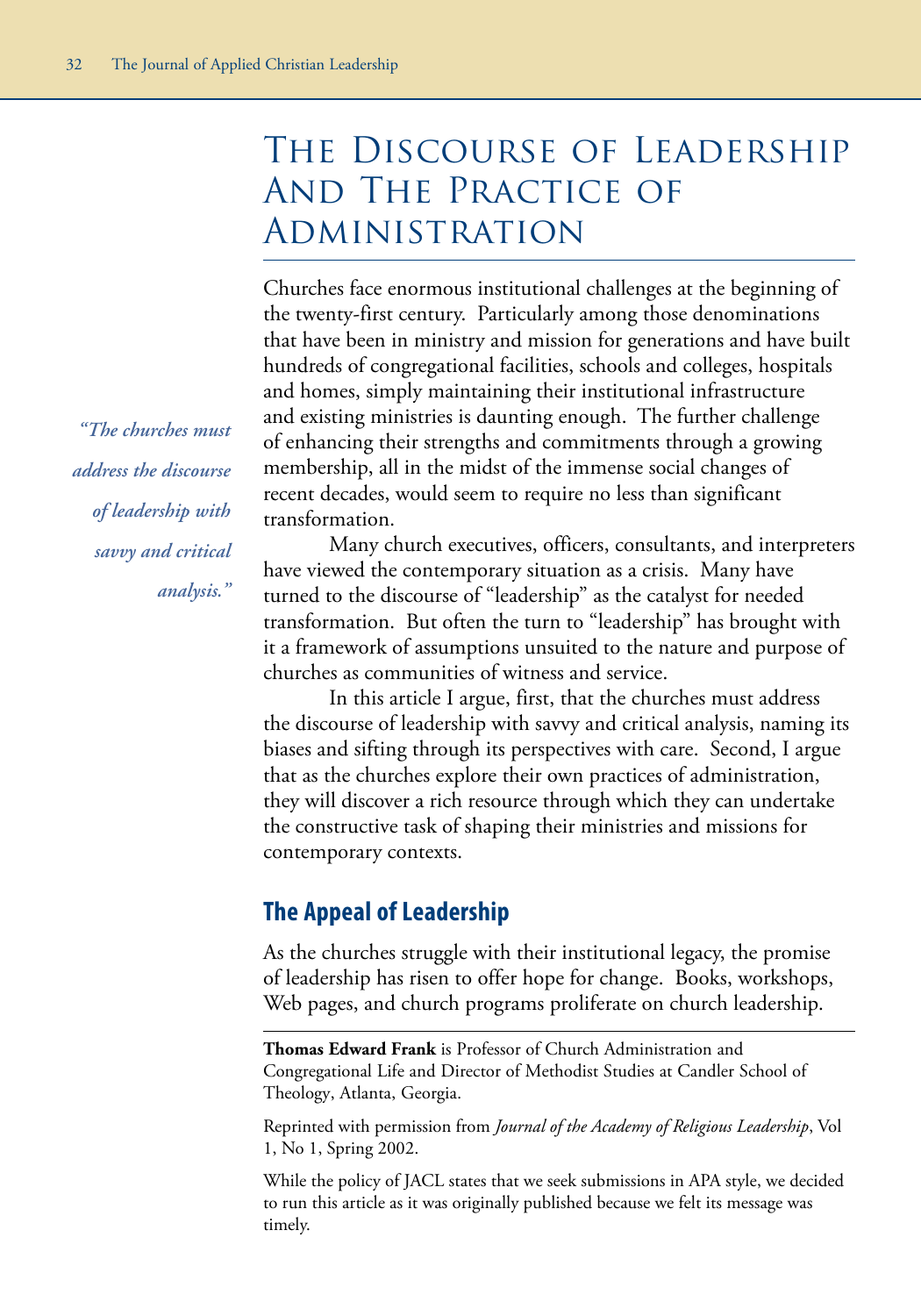This is only part of a wider cultural trend. Thousands of book titles address themes of leadership. Hundreds of centers for leadership study and training have sprung up across the landscape, many of them on college and university campuses, and many associated with theological schools. Leadership is a growth industry that has continued to expand exponentially since the 1950s. As Joseph Rost put it in his book appraising leadership studies as a field, "leadership has been 'in' for so long, I cannot remember when it was 'out'... it has taken on a mythological significance."1

One could adduce many possible reasons for the appeal of leadership. Certainly the growing complexity of contemporary American society accompanied by global economic and cultural changes is daunting to all institutions. The term "leadership" itself suggests an aggressive approach to complexity and change, implying direction and control. Many persons who have a stake in a particular organization, whether stockholders in a business corporation or lay contributors to seminary scholarship funds, do not have immediate involvement in day-to-day operations of the organization they support. David Knights and Glenn Morgan have argued that "corporate strategy," often considered a mark of executive leadership, has sprung up as a discourse and activity to respond to that gap. "The institutional separation of ownership from direct managerial control" through public stockholding means that "the corporation has to articulate its objectives in a systematic way to this external audience."2 Similarly, talk of leadership fills in the distance, assuring stakeholders that the organization has vital purposes and the right people to achieve them.

Social and cultural changes that have swept across the US over the past fifty years have created enormous anxiety about the continuing place of churches in the larger culture. Many authors have warned that the churches must adjust to living in an entirely new post-Christendom era, that a "new paradigm" of church and society is emerging, and that taken-for-granted worlds of assumptions are passing from the scene. $3$  Established churches and their denominational institutions are labeled "dinosaurs" and ingrained

<sup>&</sup>lt;sup>1</sup> Joseph C. Rost, *Leadership for the Twenty-First Century* (New York: Praeger, 1991), 7. *Bass & Stogdill's Handbook of Leadership: Theory, Research, and Managerial Applications*, 3rd Edition, by Bernard M. Bass, runs to almost 1200 pages of literature review (New York: Free Press, 1990).

<sup>2</sup> David Knights and Glenn Morgan, "Corporate Strategy, Organizations, and Subjectivity: A Critique." *Organization Studies* 12:2 (1991): 251-273.

 $3$  I.oren B. Mead brought this language to the forefront in his widely noted book *The Once and Future Church: Reinventing the Congregation for a New Mission Frontier* (The Alban Institute, 1991).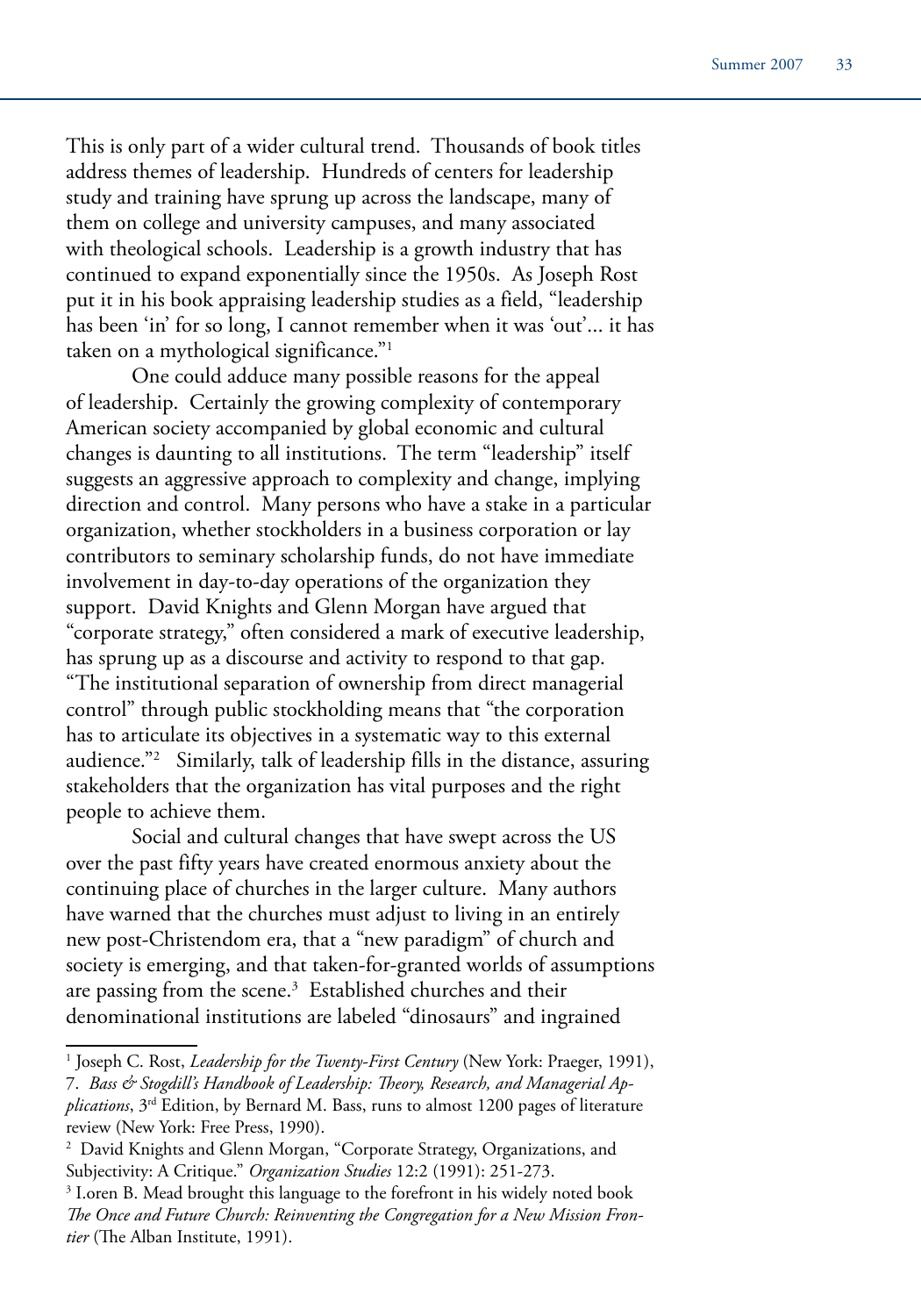practices are "sacred cows."4 The churches need leaders, many authors announce, who can see the outlines of a new paradigm, learn from the "new science" that helps interpret (or console readers about) the chaos of perpetual change, and create new forms of Christianity for the future. $5$ 

In the dominant literature in both church and larger culture, leadership is the power to envision, create, initiate, change, and control. Leadership is the ability to attract, inspire, influence, guide, and direct others toward an objective. Leadership promises those who wonder *Who Moved My Cheese?*—what happened to the company that employed me for twenty years, where did my job description go in the new technology—that life is an Outward Bound adventure in which we can trust exemplars who excel in the ropes course, take risks, and model ways to turn crises into opportunities.<sup>6</sup>

Leadership resides in leaders, most publications insist persons who are prepared and skilled in bringing organizations to achieve their strategic goals. Leaders exhibit certain attributes or traits that can be observed in successful or effective individuals who head organizations. One study by some of the field's best-known authors, James Kouzes and Barry Posner, named five "fundamental practices of exemplary leadership"—challenging the process, inspiring a shared vision, enabling others to act, modeling the way, and encouraging the heart.7 Max DePree, corporate executive and author after whom the center for leadership at Fuller Theological Seminary is named, concluded his book *Leadership Jazz* with a "checklist" of twelve "attributes of leadership" including vision, presence, and so forth.8

Leaders contrast sharply with managers, according to many authors such as John Kotter or Lovett Weems. Managers maintain institutions, control processes, conduct staff and budget procedures. Leaders produce movement by establishing direction, aligning people,

4 See William M. Easum*,Danciug With Dinosaurs: Ministry in a Hostile and Hurting World* (Nashville: Abingdon Press, 1993) and *Sacred Cows Make Gourmet Burgers: Ministry Anytime, Anywhere, By Anybody* (Nashville: Abingdon Press, 1995). 5 Margaret Wheatley's *Leadership and the New Science: Learning About Organization from an Orderly Universe* (San Francisco: Berrett-Koehler Publishers, 1992) has enjoyed great popularity among churches and church consultants.

<sup>6</sup> Spencer Johnson, M.D., *Who Moved My Cheese? An A-Mazing Way to Deal with Change in Your Work and in Your Life* (New York: G. P. Putnam's Sons, 1999) has been on best-seller lists since its publication and has spawned a small industry of derivatives and spoofs.

<sup>7</sup> James M. Kouzes and Barry Z. Posner. *The Leadership Challenge: How to Keep Getting Extraordinary Things Done in Organizations* (San Francisco: JosseyBass, 1995). 8 Max DePree, *Leadership Jazz* (New York: Doubleday Currency, 1992).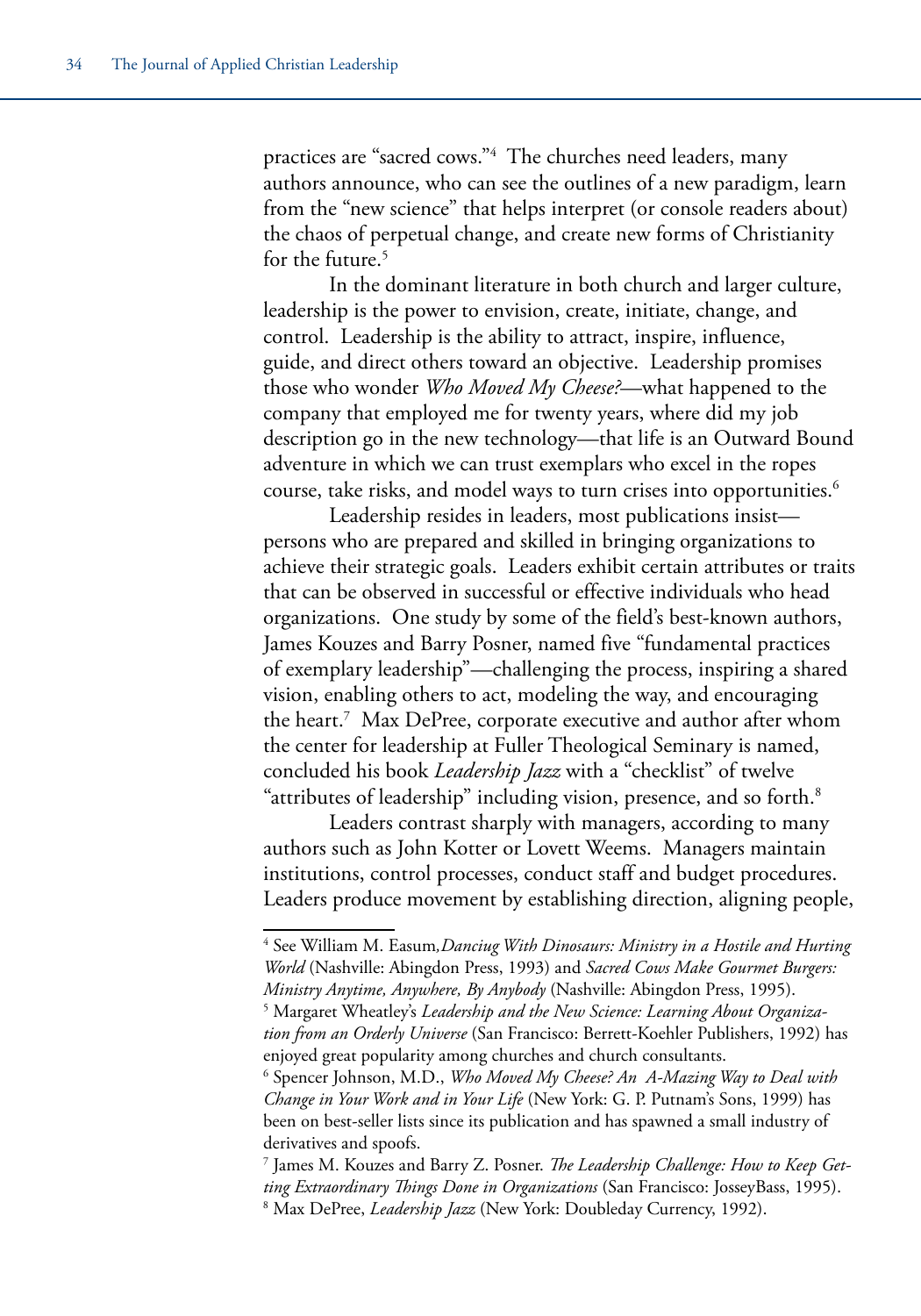and motivating and inspiring them to new visions and expanding goals.<sup>9</sup>

With this last, the logic of much leadership studies literature begins to show its circularity. The persons from whom American society usually expects leadership serve in administrative positions and carry management responsibilities for helping an organization fulfill its purposes. In their case a leader is the name for an especially good or effective administrator and manager, one who does more than maintain the status quo. A less than good or effective manager is just a manager or actually a bad manager, and certainly not a leader. As Rost put it, "equating leadership with achieving organizational goals causes insurmountable conceptual problems when relating leadership to management" since leadership and management have the same end in view. The confusion of leadership and formal position in an organization makes it difficult to speak definitively about what constitutes either leadership or administration. Similarly, the common phrase "effective leader" is redundant, for an ineffective leader would not, by definition, be a leader. "Leadership does not exist unless it is effective."10

Trait theories of leadership are especially plagued by conceptual problems. Every list of such traits insists that leaders are persons with a vision for the future of the organization or community they lead. But common sense tells us that such a trait is meaningless outside the context of what an organization or community envisions for itself. The landscape is littered with executives and administrators who had one idea of the direction an institution should go but were unable to attract participants to follow that vision. Every list of traits also insists that leaders build teamwork. This suits our democratic, participatory sensibilities. But common sense tells us to ask what would be the opposite. No one advocates autocracies. Moreover, to carry out the sports metaphor, a football team is entirely different from a cross country team. Just as the role and style of coach and players varies widely, so the meaning of team will vary with the culture of the organization and the dispositions of participants.

The fundamental problem with trait theories is the logic of attributing organizational outcomes to the actions of individuals. Most leadership literature assumes that leadership resides in certain

<sup>9</sup> John P. Kotter, *A Force for Change: How Leadership Differs from Management* (New York: The Free Press, 1990), 4-5; Lovett H. Weems, Jr., *Church Leadership* (Nashville: Abingdon Press, 1993), 34.

<sup>10</sup> Rost, *Leadership*, 77.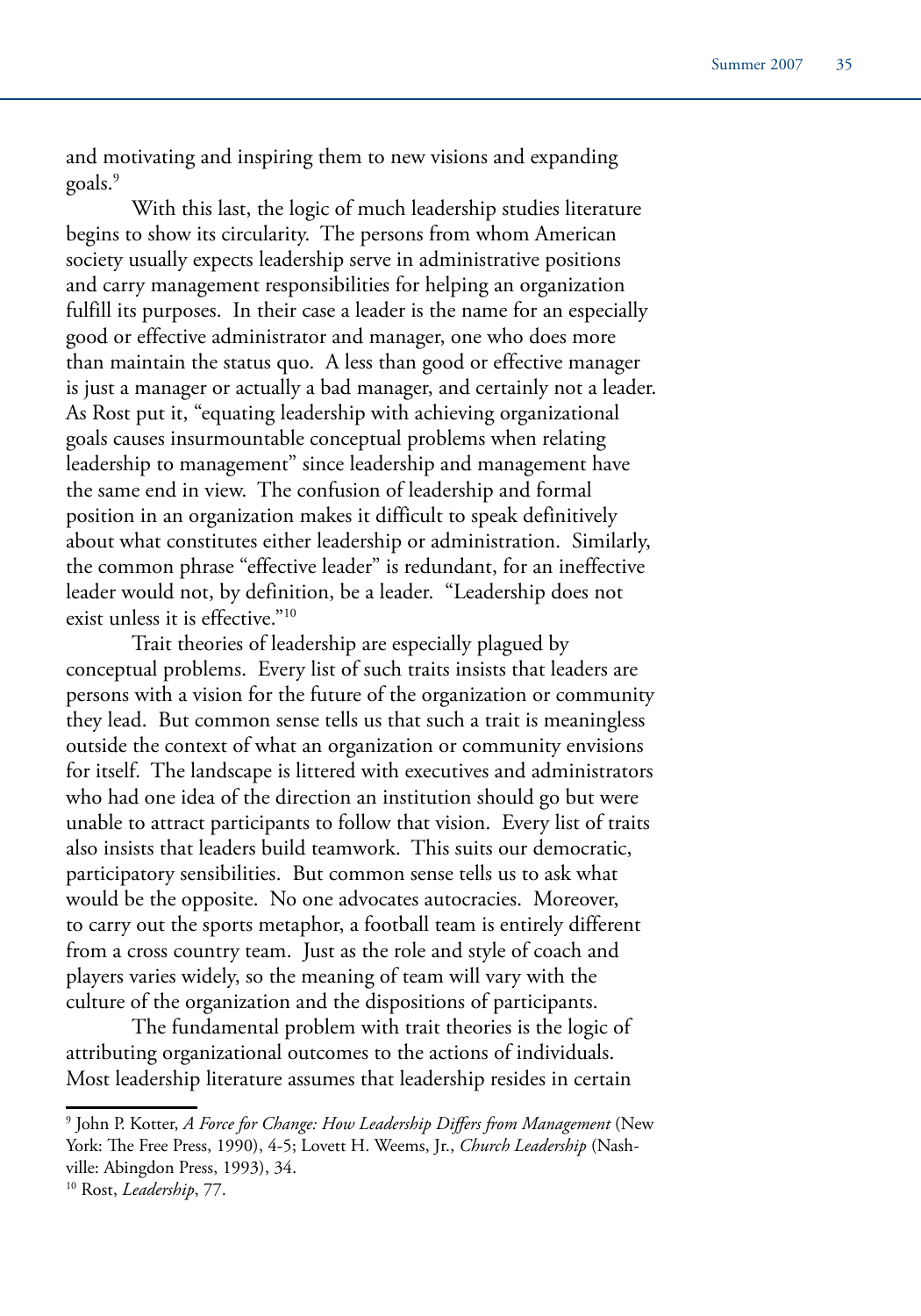persons, and that other persons in the organization are followers. Profiles of "great leaders" of organizations continue to proliferate. Consider the current spate of books about Jack Welch, former CEO of General Electric who is said to have turned that company around. The fact that thousands of workers lost jobs in his reorganizations and acquisitions, that much of the corporation's worth exists only in the paper value of companies acquired, and that he has retired from the corporation with enough income to pay hundreds of ordinary employees for a lifetime, cannot overshadow the American fascination with the powerful executive who can get things done and move large organizations to achieve goals.<sup>11</sup> Books about Welch will join a towering pile of publications that, in Rost's words, portray leadership as "great men and women with certain preferred traits influencing followers to do what the leaders wish in order to achieve group organizational goals."12

Americans are even more intrigued with the stories of entrepreneurs, people (almost always men) who initiate and drive forward their original enterprises. Even though their traits often run counter to the preferred lists for leaders, since many entrepreneurs are obsessed with their goals and tyrannical in achieving them, they receive widespread notoriety and acclaim for their successes.<sup>13</sup> This is as evident in the religious sphere as anywhere. T. D. Jakes, Bill Hybels, or Pat Robertson can generate entire industries of video, audio, computer, and satellite venues often accompanied by huge assemblies on traveling tours, massive direct mailings to potential contributors, and linkages to corporate enterprises. Hybels, for example, not only claims to be *Rediscovering Church* through the Willow Creek mega church he started in suburban Chicago, but has co-authored a book with popular business consultant Ken Blanchard

12 Rost, *Leadership*, 91.

<sup>&</sup>lt;sup>11</sup> The list begins with Welch's autobiography: Jack (John Francis) Welch, with John A. Byrne*, Jack: Straight From the Gut* (New York: Warner Business Books, 2001). Also see Janet Lowe, *Welch: An American Icon* (New York: Wiley, 2001) and Robert Slater, *Jack Welch and the GE Way: Management Insights and Leadership Secrets of the Legendary CEO* (New York: McGraw-Hill, 1999). The latter has been supplemented with Robert Slater's *The GE Way Fieldbook: Jack Welch's Battle Plan for Corporate Revolution* (New York: McGraw-Hill, 2000).

<sup>&</sup>lt;sup>13</sup> For the surprising revelation that many entrepreneurs are "misfits who need to create their own environment" and thus exhibit a marked need for control, accompanied by "suspicion of others" and "an overriding concern… to be seen as heroes," see the often-quoted article by Manfred F. R. Kets de Vries, "The Dark Side of Entrepreneurship" Harvard Business Review 63:6 (November-December 1985): 160-167.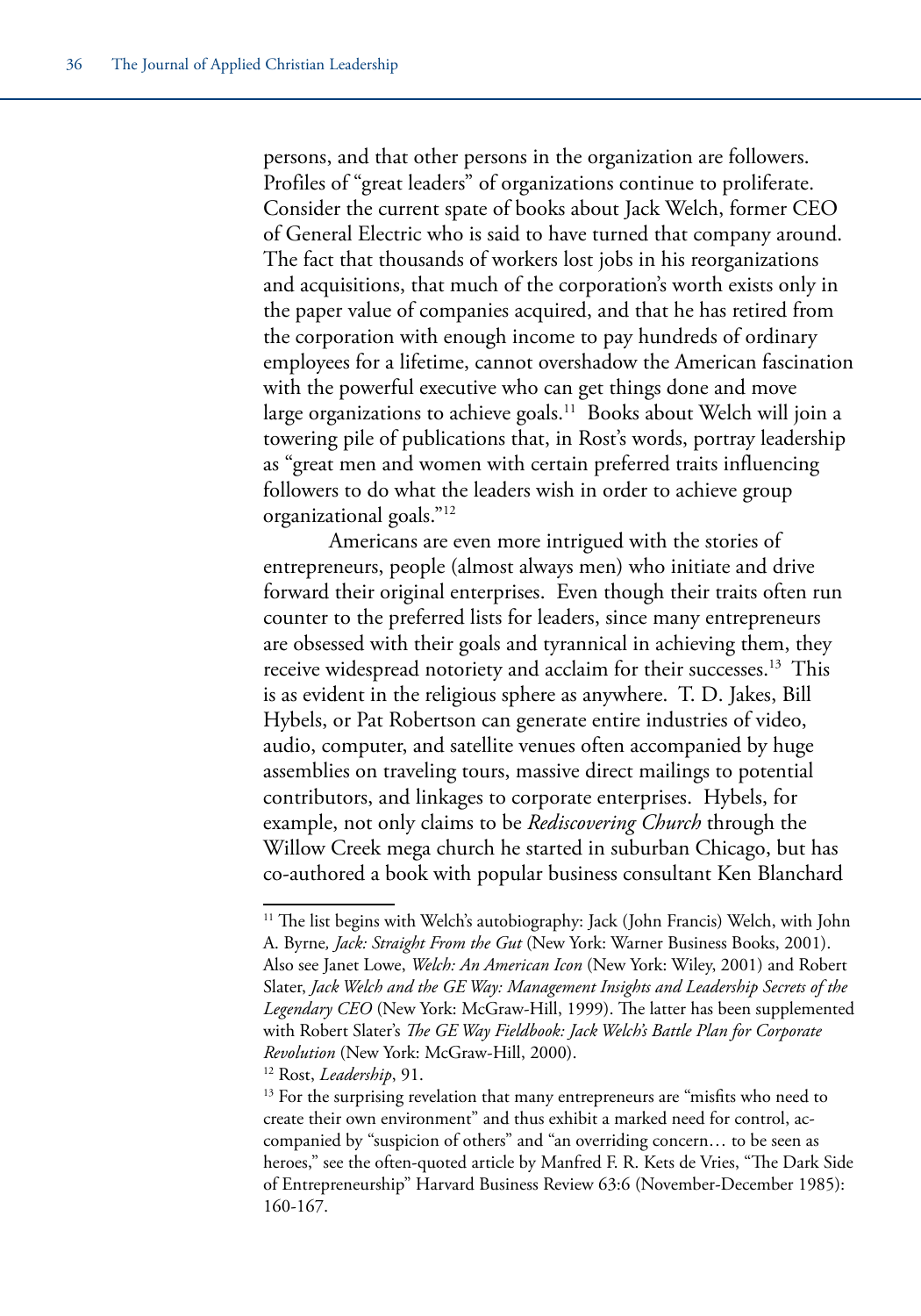purporting to describe leadership principles from the Bible that are applicable in any organization.<sup>14</sup> Their book joins many other titles such as *Jesus CEO* that adapt trait theory to the life of Christ and implicitly give leadership a nimbus of divine approval.<sup>15</sup>

Indeed many business corporations and other institutions appear, in the words of Rakesh Khurana's recent study, to be looking for a CEO who is, if not Jesus, at least a "corporate savior" or "messiah." Such persons by definition must be hired from outside a company perceived by its board of directors to be in "crisis" and in need of a person whose "charisma" will inspire confidence in investors. Ignoring the contingencies of institutional and historical context, and even downplaying the CEO's experience with a company's particular business, boards look for an individual who can "single-handedly sav[e] a troubled corporation." Thus a "closed market" of charismatic CEOs has been "socially constructed" around investor faith that certain individual traits of "leadership" can transform companies.<sup>16</sup>

Such popular trends substantiate the claim of organizational psychologist Burkard Sievers that leadership talk, as it separates leaders from followers, managers from workers, is a form of deification. "Converting men into gods . . . who take part in the immortality of their firm" through its profits and products, the symbolic language of leadership attracts the ambitions of some, feeds the fantasies of others, and leaves the remaining ordinary workers to "the fate of ephemerals who . . . are surrendered to hopelessness and mortality."17

The fascination with individuals as leaders masks fundamental

<sup>14</sup> Lynne and Bill Hybels, *Rediscovering Church: The Story and Vision of Willow Creek Community Church* (Grand Rapids: Zondervan Publishing House, 1995) and Kenneth H. Blanchard, Bill Hybels, and Phil Hodges, *Leadership by the Book: Tools to Transform Your Workspace* (New York: William Morrow, 1999). Ken Blanchard was the co-author of one of the all-time best-selling business books, *The One-Minute Manager* (New York: William Morrow, 1982) with Spencer Johnson, author of *Who Moved My Cheese*. Blanchard also published, with Sheldon Bowles, the more recent *Gung-Ho! Turn on the People in Any Organization* (New York: William Morrow, 1998) which promises to "increase productivity, profits, and your own prosperity." 15 Laurie Beth Jones, *Jesus CEO: Using Ancient Wisdom for Visionary Leadership* (New York: Hyperion, 1995). Jones runs a consulting firm whose mission is to "recognize, promote, and inspire divine excellence."

<sup>16</sup> Rakesh Khurana, *Searching for a Corporate Savior: The Irrational Quest for Charismatic CEOs* (Princeton: Princeton University Press, 2002), x, 23, and chapter 2 *passim*.

<sup>&</sup>lt;sup>17</sup> Burkard Sievers, *Work, Death, and Life Itself: Essays on Management and Organization* (Berlin: Walter de Gruyter, 1994), 170.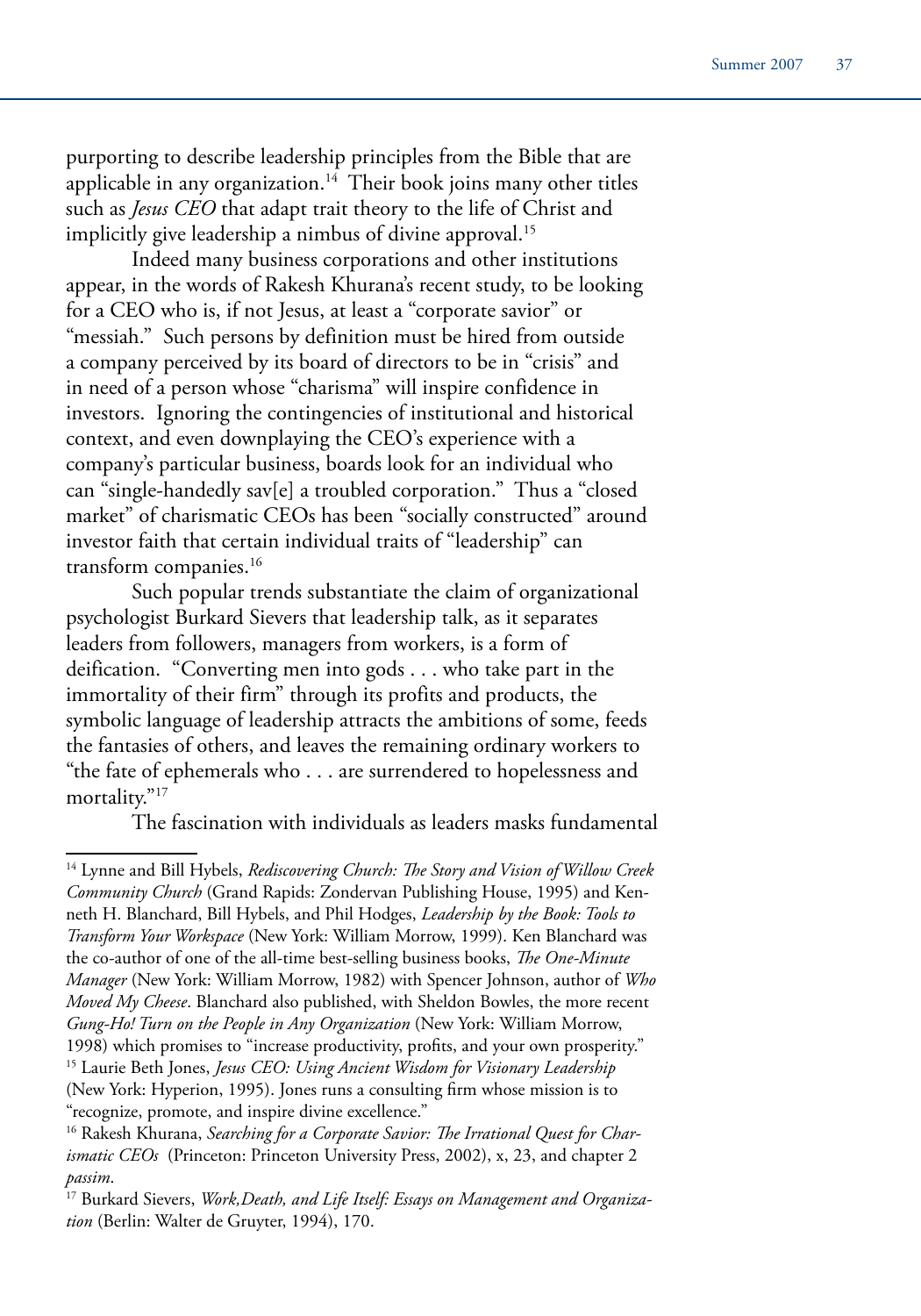conceptual problems with attribution theory. To attribute the movement or productivity of an organization to a sole leader or even leadership team is an exercise in explanatory control. As Sonja Hunt put it in an incisive article on "The Role of Leadership in the Construction of Reality,"

The tendency to make inferences about causes of events and behavior, based upon fragmented information and the internalized semantics of social reality, has been formalized in attribution theory. The "fundamental attribution error" is to attribute happenings to the characteristics of the actors in the situation rather than to contextual variables. . . . The tendency to seek for an agent of events predominates in cultures and history . . . persons as origins imply reversibility of that which, considered as a product of ineluctable social forces, might be more pessimistically viewed as irreversible.

Moreover the list of traits and decisive actions attributed to leaders becomes a kind of "vocabulary of legitimation," in Hunt's words, that reflects the aspirations and wishes of an organization more than its historical reality. "The creation of 'leaders' arises out of the need for meaning and the tendency to make inferences within the confines of the prevailing explanatory systems."18 The traits attributed to leaders, and the organizational successes attributed to leaders exercising those traits, mirror the organization's image of itself. As Sievers argued, leadership traits express the myths through which an organization can "reduce the present chaos of the world into manageable cuts," "decrease the anxiety . . . of unlimited contingencies," and affirm the unity and continuity of its purposes.<sup>19</sup>

Academic research on leadership often colludes with the organizational search for legitimation. Much research shares the premise that Western societies are experiencing a "crisis of leadership" that threatens their social structures and institutions. Once that

<sup>&</sup>lt;sup>18</sup> Sonja M. Hunt, The Role of Leadership in the Construction of Reality" in Barbara Kellerman, ed. *Leadership: Multidisciplinary Perspectives* (Englewood Cliffs: Prentice-Hall, Inc., 1984) 157-178. Both quotations are from 170-171. As Khurana put it, "In the United States, the cultural bias towards individualism largely discounts the influence of social, economic, and political forces in human affairs so that accounts of complicated events such as wars and economic cycles reduce the forces behind them to personifications (as when people attribute the performance of the economy to the actions of Alan Greenspan)." *Corporate Savior,* 23. 19 Sievers, Work, 185, 188.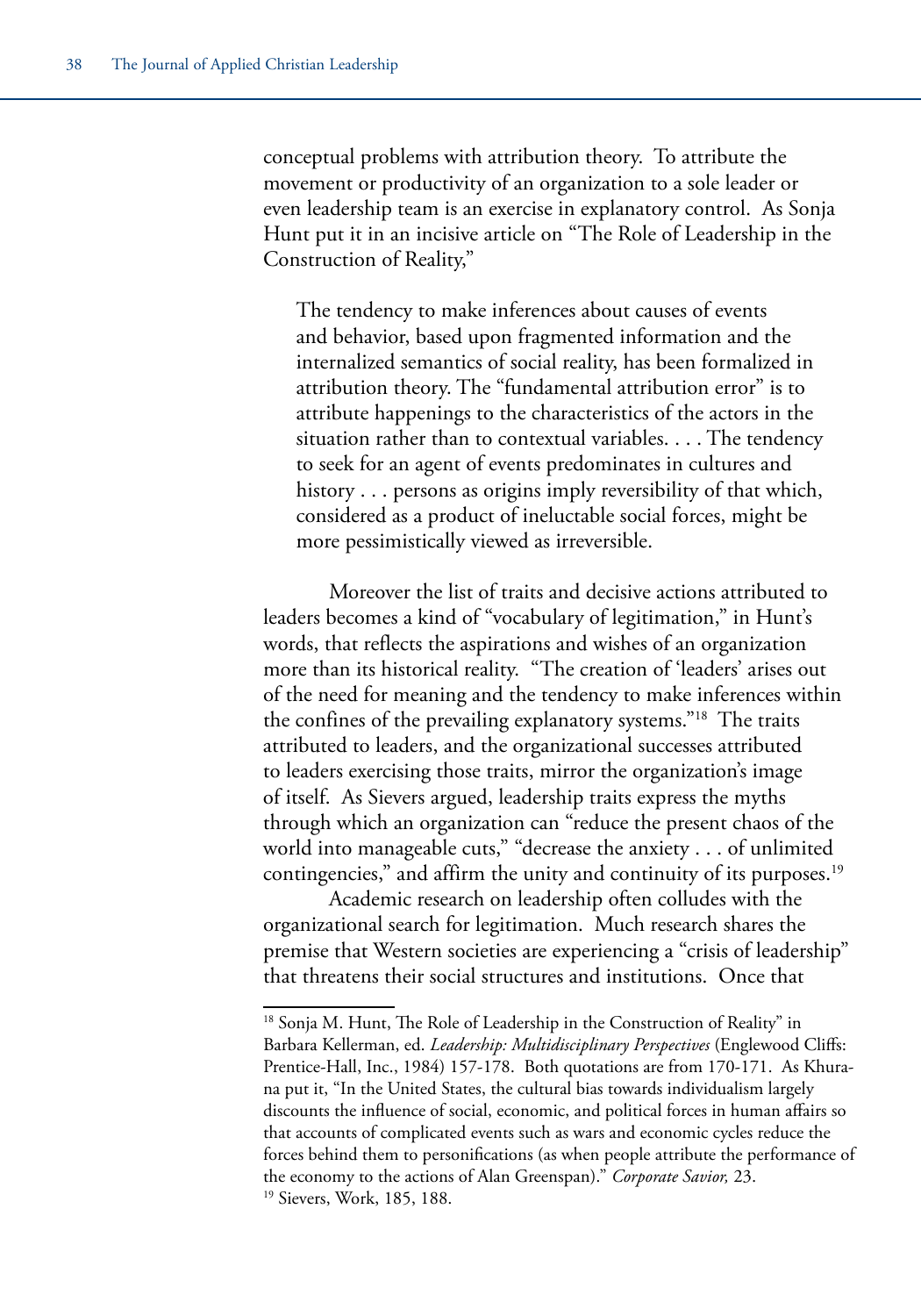premise is accepted, research is then committed to reporting sagas of "great" leadership in an effort to break the 'code of leadership' and unlock its secrets. The researcher who can then announce the code to the world has just made a career.<sup>20</sup>

Some authors on leadership have tried to move beyond trait or attribute theory to a broader exploration of practices that mark successful organizations. This shifts the discussion away from an exclusive focus on individuals and their influence, and toward an interpretation of organizations as operative, instrumental "cultures" that express collective assumptions, norms, expectations, and ways of doing things. This step toward realism about human sociality continues to be shaped fundamentally by market assumptions, however. Beginning in 1982 with the bestselling *In Search of Excellence* by Thomas Peters and Robert Waterman, this more "cultural" approach has focused on "excellence" or the identification of "best practices"—now a buzzword among consultants and business writers. So while leadership is not conceived so individualistically, success is still identified and measured by "benchmarks" of "excellence" that represent (organizational) traits.<sup>21</sup>

Authors typically identify these marks of what "excels" without clear, critical criteria. They claim to notice them first as observations in field studies. They then extract the marks from their context, assimilating them into distinct named categories consolidated from a variety of situations, and finally market them as commodities that can be used in any organization. Commodification and exchange of leadership traits (individual and organizational) has expanded into the churches as well. Two recent publications, funded

<sup>&</sup>lt;sup>20</sup> Marta B. Calas and Linda Smircich, "Reading Leadership as a Form of Cultural Analysis" in James G. Hunt, B. Rajaram Baliga, H. Peter Dachler, and Chester A. Schriesheim, eds., *Emerging Leadership Vistas* (Lexington, MA: D. C. Heath and Company, 1988) 201-226. Quotations are from 224. Khurana identified three schools of academic research on CEOs: "leadership" school that attributes firm performance to executive qualities; a "constraint" school that argues for the dominance of contextual factors (politics, markets, competitive pressures) over executive action; and a "contingency" school that stresses the features of particular situations in which individual actions made an impact. *Corporate Savior*, 21-23.

<sup>21</sup> Thomas J. Peters and Robert H. Waterman, Jr., *In Search of Excellence: Lessons from America's Best Run Companies* (New York: Harper & Row, 1982). The best of the business literature on organizational culture calls upon leaders to create "lasting institutions and processes that will continue after your generation is gone," recognizing that companies that prosper over long periods of time are "premier institutions" that outlive even the most charismatic leaders. See James C. Collins and Jerry I. Porras, *Built to Last: Successful Habits of Visionary Companies* (New York: Harper Business, 1994).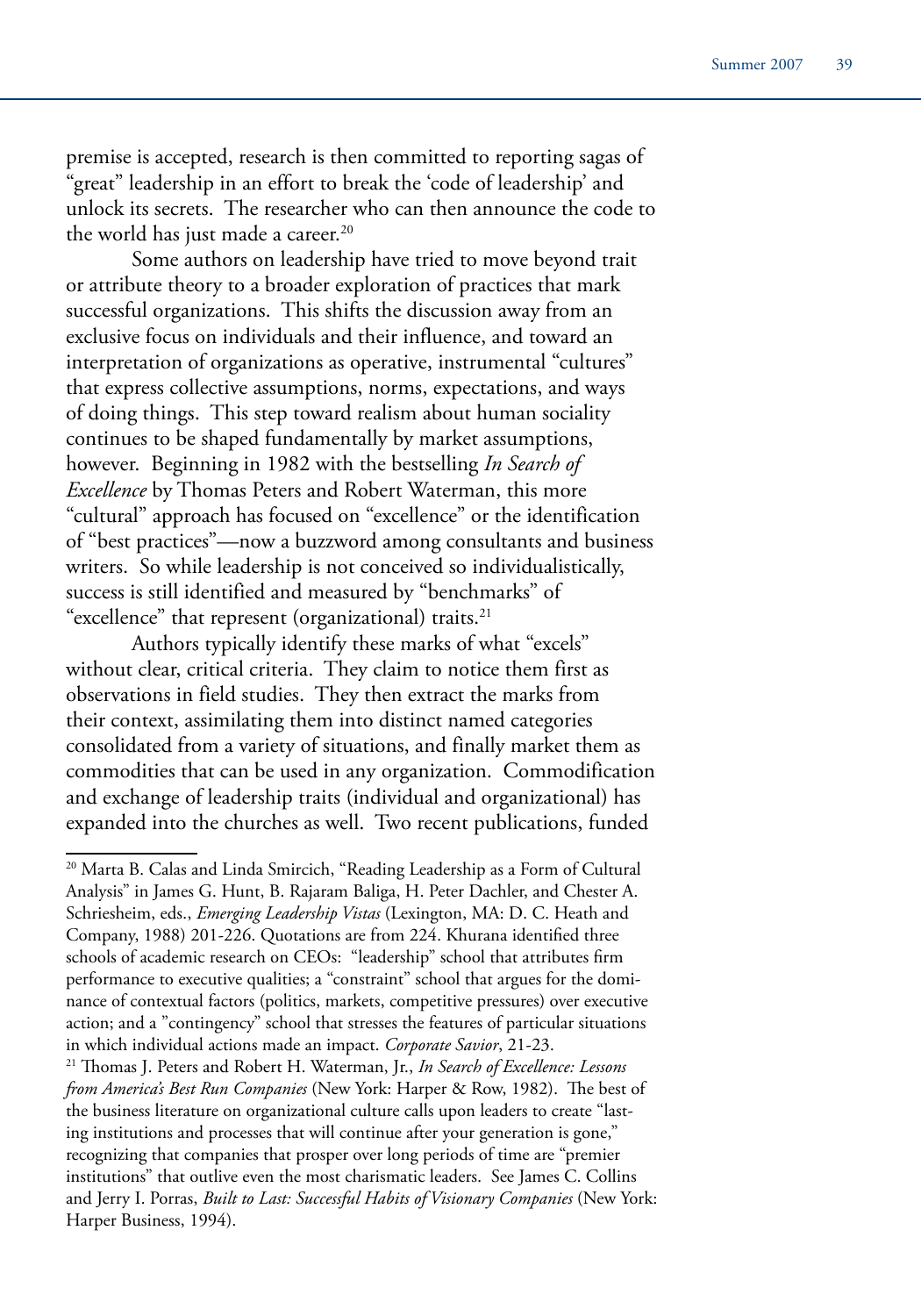by a corporate foundation, purporting to identify *Excellent Protestant Congregations* and *Excellent Catholic Parishes*, together with web sites, conferences, and related study materials so that others can adopt these "best practices," are as exemplary of this trend as anything in the business world.<sup>22</sup>

Like leadership studies generally, such approaches fail to take seriously the profoundly contextual nature of organizational purposes and the socially shared practices of nurturing those purposes toward fruition. As sociologist Arthur W. Frank argued in cautioning against categorization of individuals for therapeutic management, "aggregation into categories sacrifices the quality of embodiment" that characterizes everyday life. Aggregation of data into types and categories reduces complex interrelationships and contingencies to objectifications that fragment and oversimplify reality as an organization's participants actually experience it.<sup>23</sup> "Leaders" are urged to force organizations into the grids of typologies and measure them by "objective" marks of "success" and "excellence," rather than seeing how their own "leadership" grows out of an organization's communal heritage and values as it seeks to extend its purposes into current situations.

## **Problems of Leadership and Gender**

The recurring theme of the heroic and excellent, along with the presupposition that leadership is by definition marked by some kind of aggressive attainment of territory and turf ("market share" in the business world, "bold mission thrust" in church lingo) and by commodified productivity ("sales volume" in a business, "winning people to Christ" or "making disciples" who are then enumerated in statistical reports of the churches), are among the indicators of the overwhelming masculinity of the leadership industry. The vast

<sup>22</sup> Paul Wilkes, *Excellent Protestant Congregations: The Guide to Best Places and Practices* (Louisville: Westminster John Knox, 2000) and *Excellent Catholic Parishes: The Guide to Best Places and Practices* (New York: Paulist Press, 2001). The author described his work as a kind of Michelin Guide to churches.

<sup>&</sup>lt;sup>23</sup> Arthur W. Frank, "The Pedagogy of Suffering: Moral Dimensions of Psychological Therapy and Research with the Ill" *Theory and Psychology* 2:4(1992): 467-485. The quotation is from 474. Sociologist Richard Harvey Brown and other scholars have argued that social scientific studies of organizations generally, in their own valuing of rationality, predictability, and control as the very test of the scientific legitimacy of their findings, have served only to reinforce those values in the organizations studied. The title of a major journal in the field, *Administrative Science Quarterly*, founded shortly after World War II, is indicative of this research ideal.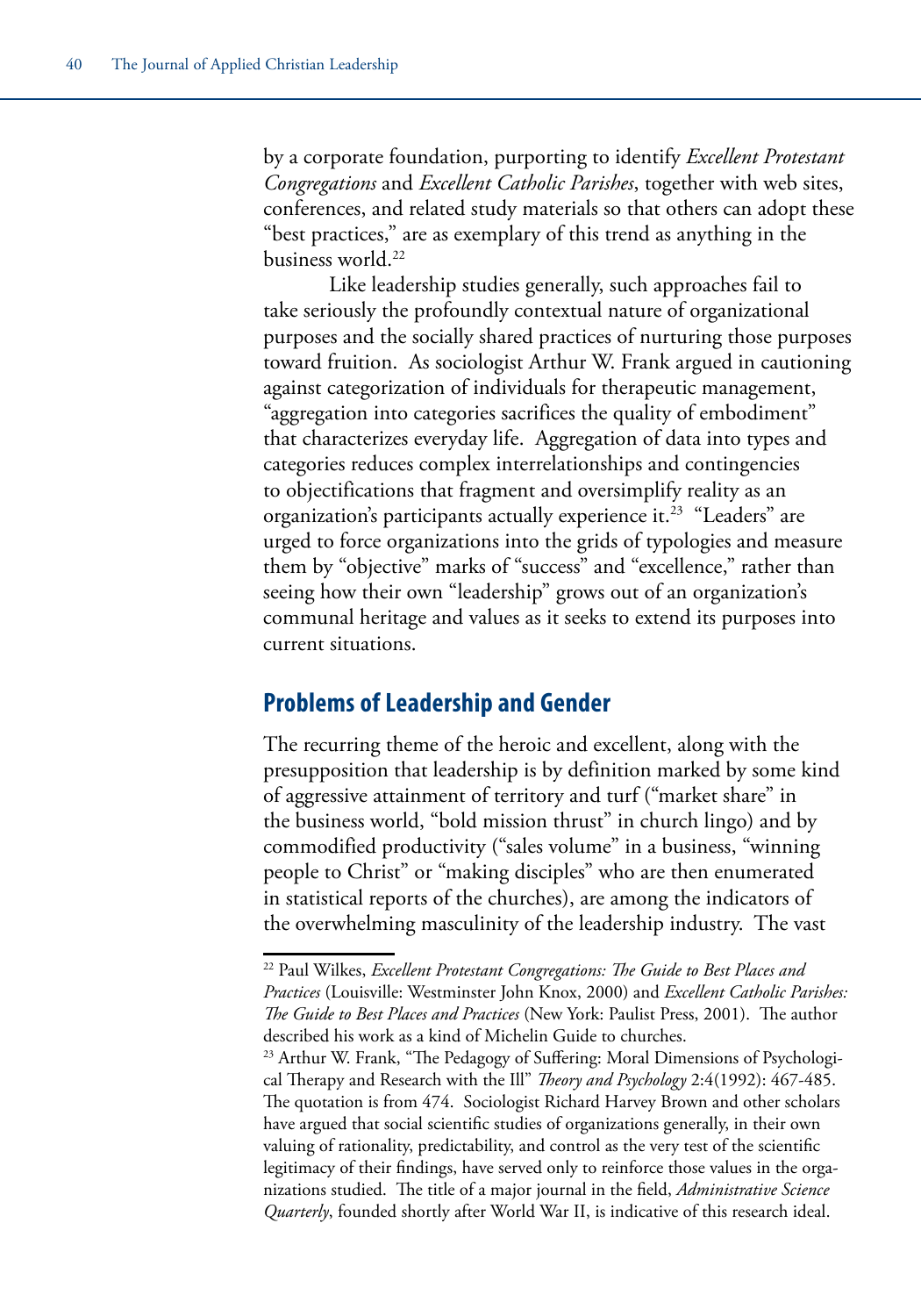majority of books on leadership in the churches or the wider society are written by men. Only a relative handful of women do consulting with businesses or church organizations. Women's publications in organizational and leadership studies can be summarized and appraised because they still comprise a number manageable for the reader.24

Women have attained some places in business school faculties, as they have in theological schools. A few women, such as Judy Rosener at Harvard Business School or Sally Helgesen, an independent researcher, have published studies on female executives that have been effective in offering widely noted alternative models or paradigms of leadership. The movement from pyramidal authority structures to webs of relationships that they describe in executives such as Frances Hesselbein during her years as CEO of the Girl Scouts of the U.S.A. are mirrored in similar studies of female clergy. Lynn Rhodes and Judith Orr are among the handful of women who have attempted analyses of how female pastors conduct their administrative work, highlighting the less hierarchical and more interactive styles of the women they studied.25

Many male authors have duly absorbed values such as listening, relating, communicating, and including into their lists of traits of the ideal leader. But this veils the continuing truth that these traits, identified as feminine in the dominant culture and through studies of female executives or pastors, are considered admirable when exhibited by a male executive or pastor, and weak or subsidiary when associated with a woman. Joyce Fletcher's superb study of women in an engineering firm described their "relational practices" such as doing whatever it takes to help a project as a whole succeed (whatever their individual contribution might be) and helping others

<sup>&</sup>lt;sup>24</sup> For a *tour de force* of synthesis of women's contributions to organization studies, see Marta B. Calas and Linda Smircich, "From the Woman's Point of View: Feminist Approaches to Organization Studies" in Stewart R. Clegg, Cynthia Hardy, and Walter R. Nord, eds., *Handbook of Organization Studies* (London: Sage Publication, 1996), 218-257.

<sup>25</sup> See Judy B. Rosener, *America's Competative Secret: Utilizing Women as a Management Strategy* (New York: Oxford University Press, 1955); Sally Helgesen, *The Female Advantage: Women's Ways of Leadership* (New York: Doubleday Currency 1990); Lyn N. Rhodes, *Co-creating : A Feminist Vision of Ministry* (Philadelphia: The Westminster Press, 1987); Judith Orr, "Administration as an Art of Shared Vision" in Christie Cozad Neuger, ed., *The Arts of Ministry: Feminist-Womanist Approaches* (Louisville: Westminster John Knox Press, 1996), 118-142. Given the paucity of women in CEO or senior pastor positions, however generalizations about feminine traits are difficult to substantiate.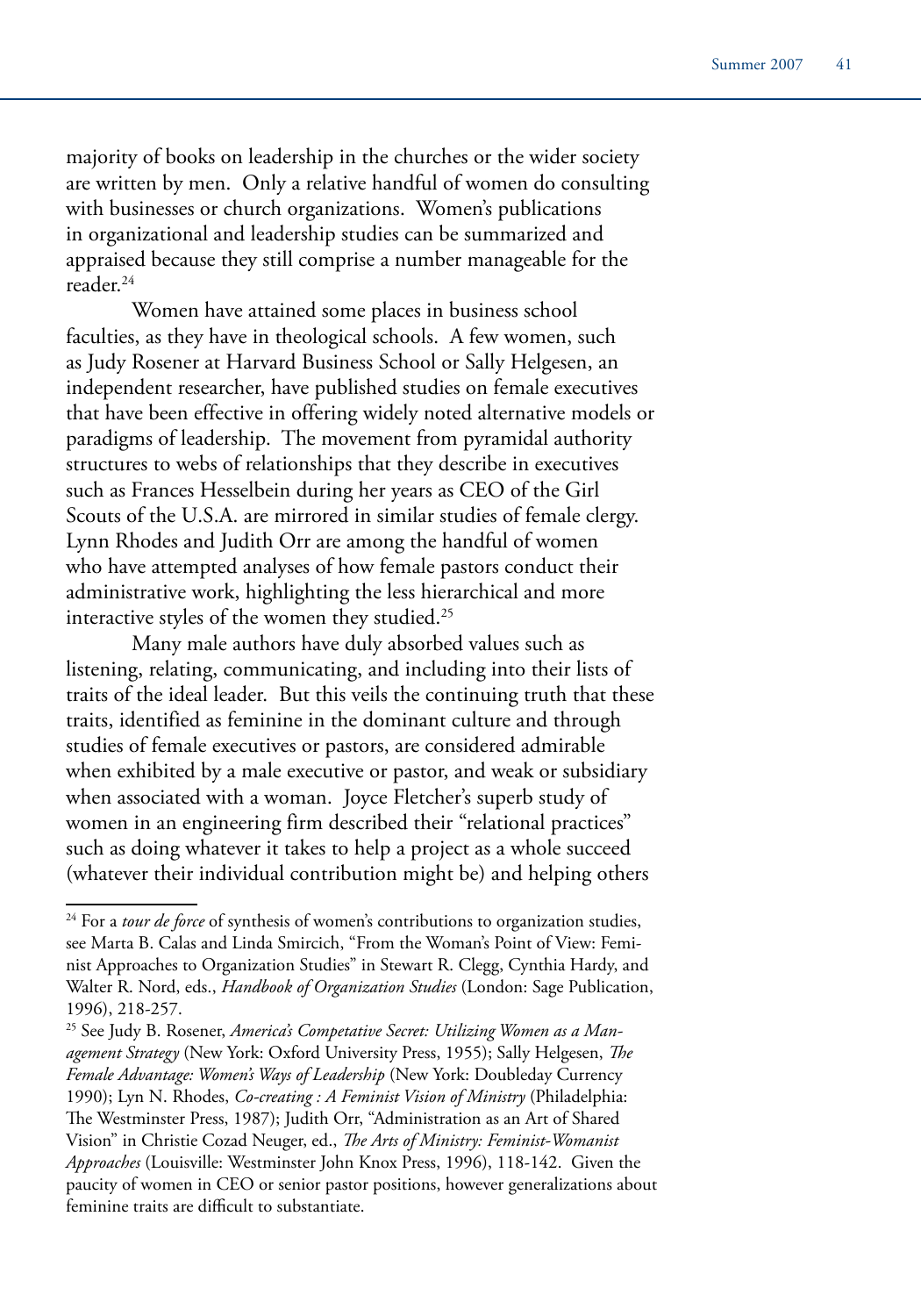learn. While women often excel at these practices because of the dominant socialization patterns in American society, Fletcher warned that relational practices "are regularly either "disappeared" as naive or absorbed into organizational objectives in a way that "leaves the masculine logic of effectiveness unchallenged."

If "building webs of connection rather than hierarchies" is useful only in helping achieve organizational goals, Fletcher argued, then feminine practices cannot challenge the "instrumental, masculine perspective" that drives most organizations.<sup>26</sup> Relational practices will not be considered "real" leadership, and leadership advocates will continue to prize such traits as vision, drive, and influence. These traits perpetuate the American masculine myth of the self-sufficient, "self-starting" individual who can shape the course of history, creating his own reality, picking and choosing among institutions or acting entirely without them. This myth, so evident in iconic Hollywood portrayals of the American West, suppresses the reality that human beings are constitutionally social and profoundly shaped and sustained by social practices.

### **Leadership and Organizational Cultures and Logic**

Leadership discourse directly expresses the organizational culture in which it is advocated. Where rationality and productivity are the norm, leadership will by definition be expressed as rational

Richard Harvey Brown has advocated understanding bureaucracy itself as a praxis, that is, a socially constricted model of organizational purpose and task. This construal of bureaucracy both relativizes it as one of many possible organizational cultures and liberates it from its hegemonic stature in modern societies, to be an often useful if limited form of organizing and directing work. This opens space for legitimizing other forms of organization, such as those constituted by relational practices. See Brown's article "Bureaucracy as Praxis: Toward a Political Phenomenology of Formal Organizations" *Administrative Science Quarterly* 23 (September 1978): 365-382.

<sup>26</sup> Joyce K. Fletcher, *Disappearing Acts: Gender, Power, and Relational Practice at Work* (Cambridge, MA: MIT Press, 1999), 12-14, 96, 105. Fletcher has been joined by Joanne Martin of the business school at Stanford and other scholars in a gender critique of the bureaucracy theories of Max Weber that have been so dominant for a century. In describing an ideal type of organization governed by rationality, division of labor and specialization of task, substitution of office for person, and production of written records, these authors argued, Weber devalued the role of practices usually associated with the feminine in western societies. Not only was his language about bureaucratic organizations entirely male, but his ideal model served to legitimate and reinforce the organizational practices it purported to describe. His insistence on the inevitability of (his model of) bureaucracy elevated it to the statue of the only workable organizational form in modern societies.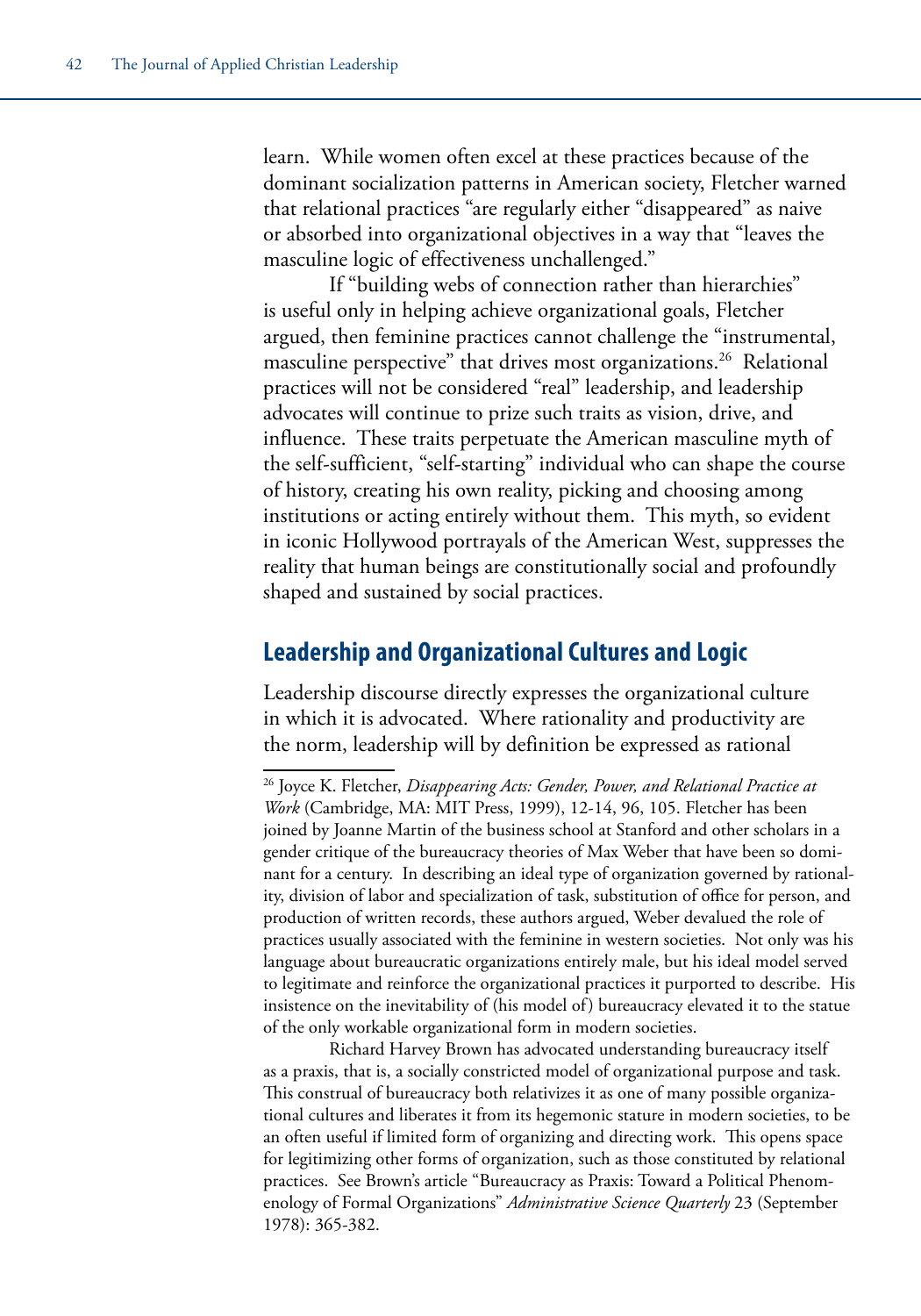decisiveness that brings measurable growth and success. Where sustained relationships of mutual support are the norm, leadership will express relational skills of listening, affirming, and inclusiveness. No organization exhibits a completely uniform ethos; most are a continually shape-shifting blend of assumptions and values. Expectations of leadership are thus equally shape-shifting and ambiguous.

Yet organizations are also distinct cultures, in more than the simplistic instrumental—and readily manipulable—sense conveyed by Peters and Waterman and other business writers. As cultures, organizations come to focus in certain symbolic objects or forms that capture their identity and purpose. They tell paradigmatic stories of their founding or turning points in their history that seem in retrospect to be critical moments. Over time they develop characteristic ways of working, of addressing a changing environment. They express basic outlooks and assumptions about the world that are reflected in the work styles and attitudes of their employees and constituents.

Viewed from the perspective of organizations as cultural systems that evolve over time in constant interaction with larger social and cultural environments, leadership is a profoundly significant myth. The term and whatever expectations cluster around it express what the organization names as most meaningful about its purpose, most true about the world it is trying to affect, and most compelling about its aspirations. Discourse of leadership is a kind of shorthand symbolic language into which an organization's culture is compressed. Often leadership captures for constituents what the organization most values about what it is trying to accomplish.

Organizational cultures also express an institutional logic. While this logic is most evident in the way an organization thinks through problems, it is more generally threaded through an organization's central purposes and reason for being. As Roger Friedland and Robert Alford described it, the "central logic" of an organization is "a set of material practices and symbolic constructions [that] constitutes its organizing principles." Organizations structure and defend themselves by their logics, and their logics provide constituents a manageable but limited focus for their own choices and interests.<sup>27</sup>

<sup>&</sup>lt;sup>27</sup> Roger Friedland and Robert R. Alford, "Bringing Society Back in: Symbols, Practices, and Institutional Contradictions" in Walter W. Powell and Paul J. DiMaggio, eds., *The New Institutionalism in Organizational Analysis* (Chicago: University of Chicago Press, 1991), 232-263. Quotation is from 248.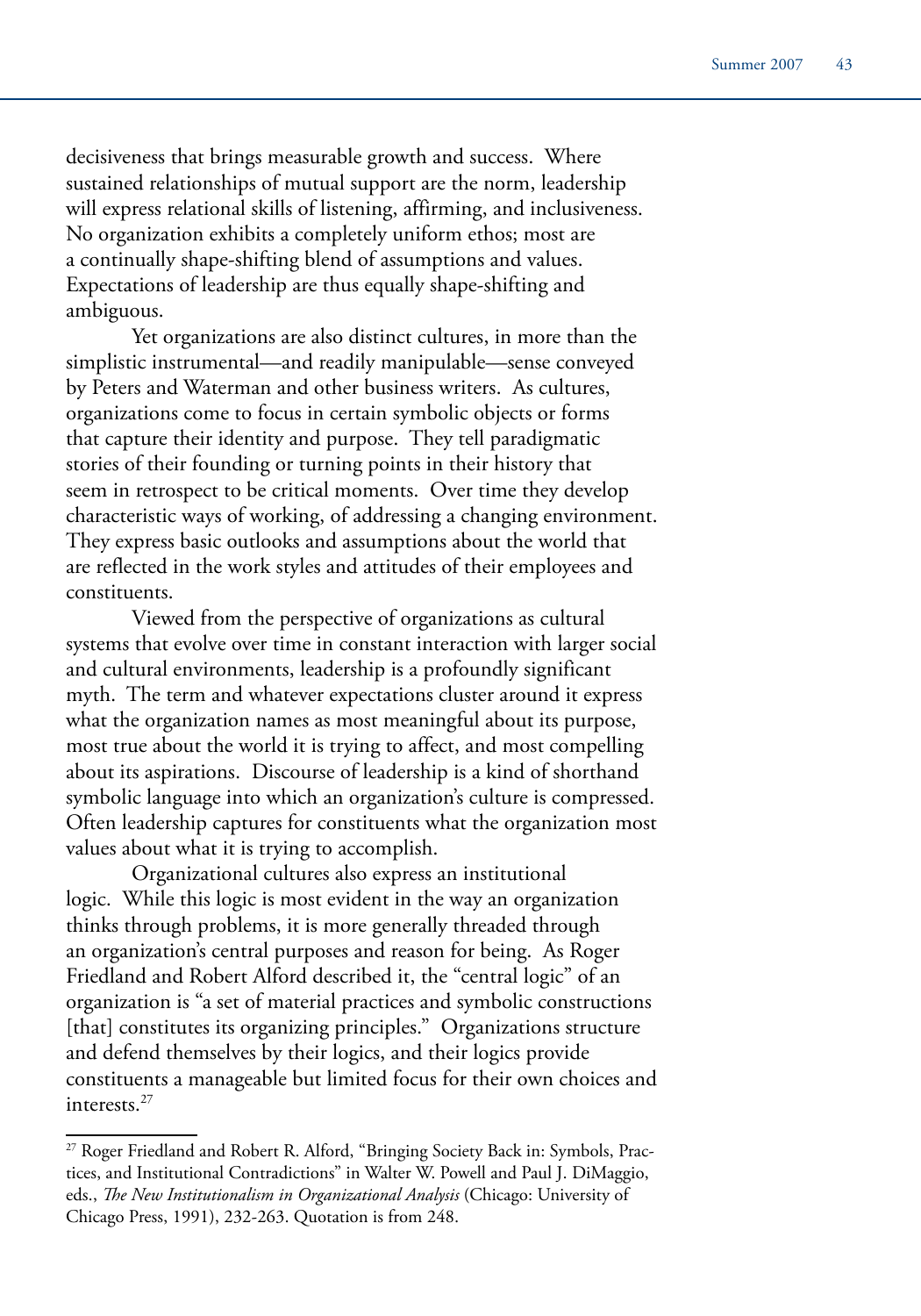Friedland and Alford offered as examples the logics of larger social institutions such as capitalism (accumulation and commodification) and family (community, loyalty, reproduction). Their concept is more useful, though, in interpreting concrete and specific organizations. Every organization comprises multiple logics with one usually dominant. A commercial corporation may have as its central logic an expanded productivity that brings a larger market share for its product. Yet other logics such as a family-like loyalty to the organization may also be embedded in its culture and practices.

The discourse of leadership extends these logics, and executives are often those expected to reconcile conflicting logics in the organization. For example, in the United Methodist Church, a Protestant denomination of about 8.3 million members in 35,000 local church congregations in the US, bishops are regularly projected as leaders by reason of office. They stand at the meeting point of multiple logics. They are elected in representative assemblies of clergy and laity (logics of representation, participation, and inclusiveness), expected to serve as pastors of the pastors (logics of community, covenant, and care), asked to oversee and chair governing bodies of church agencies and institutions (logics of corporate bureaucracies), invited to preach or bless and dedicate programs and facilities (logics of liturgy and sacramental symbolism), and mandated "to lead" the churches in ministry and mission (logics of entrepreneurship and strategic planning). That the bishops are regularly "worn out" by these competing logics and their accompanying expectations is little wonder, nor is the perpetual conflict of these logics in all church bodies a surprise.<sup>28</sup>

The discourse of leadership is itself contested, then, particularly when it functions as language for a constituency in an organization that is advocating dominance for a new or previously less central logic. Acclaim for certain leaders and resultant demands for that kind of leadership among all office holders, managers or executives in an organization is an overt expression of the logic being advocated. To return to the United Methodist Church example, in recent years the governing church-wide representative assembly (General Conference) has adopted two language sets clearly asserting expectations for leadership. One is a definition of the

*"Leadership discourse directly expresses the organizational culture in which it is advocated."*

<sup>&</sup>lt;sup>28</sup> "Worn out" is a term from the Original Methodist language world, referring to being worn out from traveling—the trademark of itinerant Methodist preachers and bishops. This language and the organizational logic it expressed is still echoed in the polity of contemporary Methodist denominations.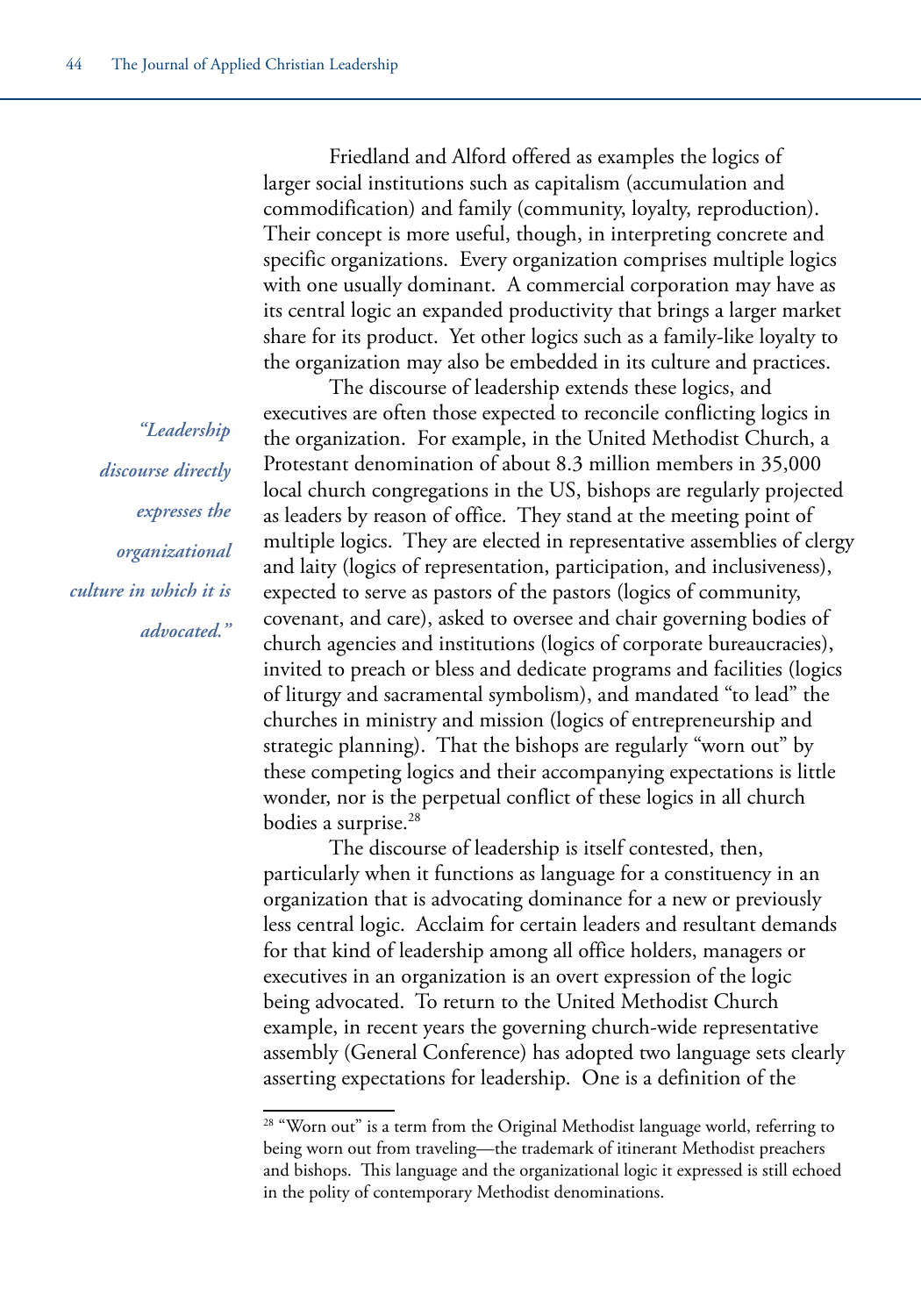church's mission as "making disciples of Jesus Christ." This phrase is the symbolic banner of church growth throughout evangelical Protestantism and now appears as a mandate for every governing body and office of the United Methodist Church. It conveys definite expectations and values of leadership such as initiative, innovation, strategic planning, expansion of congregations, and growth in membership numbers. It is grounded in a logic of church as enterprise. Its exemplars are male pastors of congregations with over 5,000 members who tell a saga of their congregation's beginnings with a dozen people in Bible study in someone's living room and its astonishing growth in just a few years.

The second language set now appears in definitions of ministry and is attached to the descriptions of every office of ministry. The primary term is "servant leadership," which is not defined in official church documents. The church's Book of Discipline suggests the ministry of Jesus Christ as model for this leadership, but describes no actual practices or situations that illustrate or interpret it. One might surmise that use of the term, also widespread in Protestantism, appropriates the school of leadership studies associated with the late Robert Greenleaf (executive of AT&T and devout Quaker). If that is the case, the term conveys a logic of service to larger organizational purposes, in particular the way an organization advances the common good of communities and society more generally. The leader in this model is directing her or his gifts and abilities toward fulfillment of an organization's contribution to the common welfare. Exemplars are those who have served lengthy terms on boards of trustees of effective institutions or have initiated programs and agencies of service to wider communities.<sup>29</sup>

Both of these discourses of leadership and their accompanying logics are a form of advocacy being championed by certain constituencies within the church. Leadership talk puts in symbolic language the intent of those constituencies to make the logic they favor dominant in a complex organization. In striking ways they complement and balance each other. The first emphasizes aggression, territoriality, and gain. The second stresses consensus, humility, and self-giving. The church implicitly states that it will consider as leaders those who practice both these sets of traits and their associated logics.

Through its adoption of these two languages, United Methodism has chosen to diminish other logics that have also been

<sup>29</sup> Robert K. Greenleaf, *Servant Leadership: A Journey into the Nature of Legitimate Power and Greatness* (New York: Paulist Press, 1977).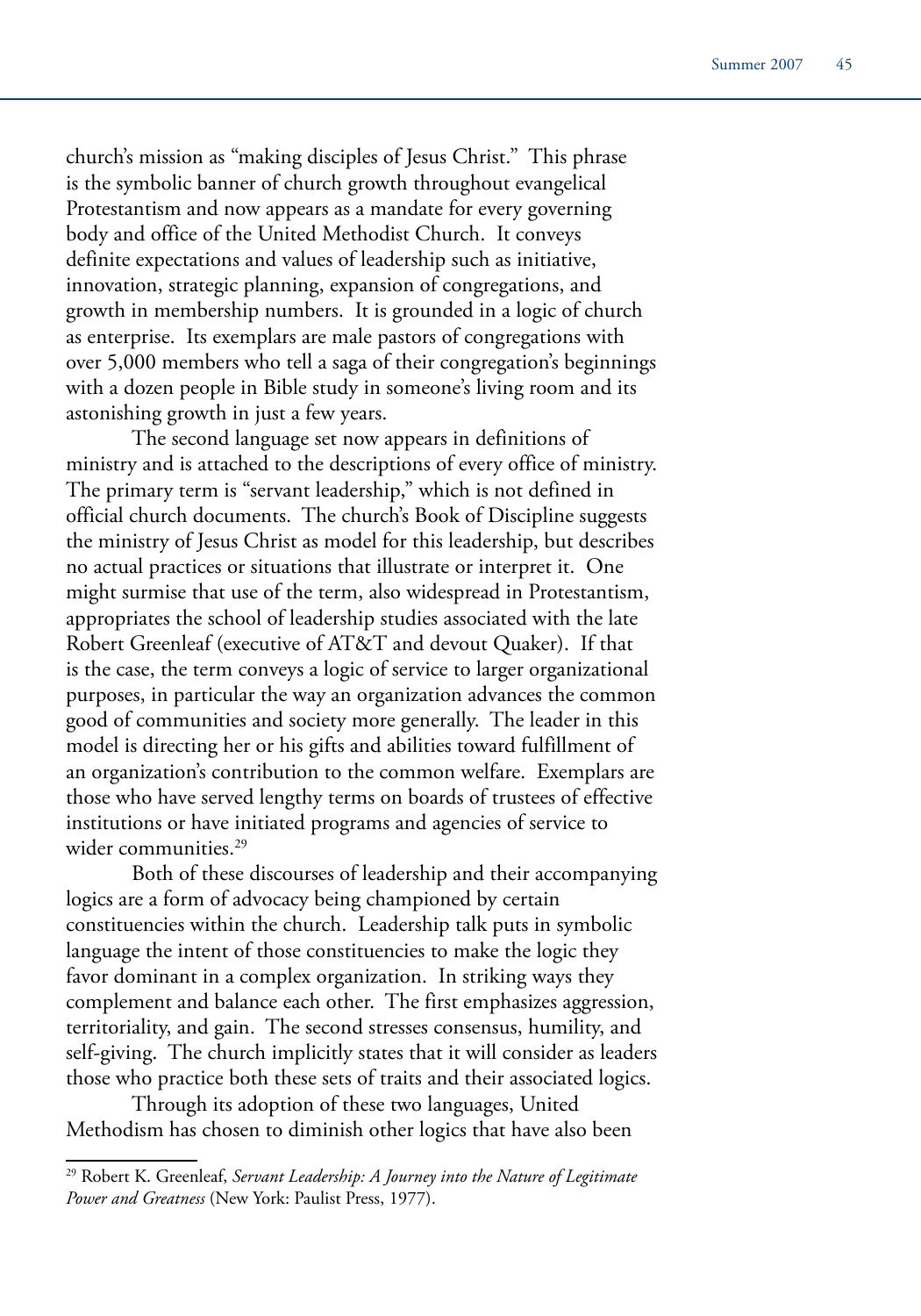formative in the church's heritage. For example, a sacramental logic of pastor as priest and representative of the ministries of all Christians no longer appears in the *Book of Discipline* in any elaborated form. Moreover, the church has not heeded the voices of women warning of the consequences of a free-floating language of "servant leadership." The term has shifted in popular use from Greenleaf's emphasis on the trusteeship of organizations externally focused on social goods to a preoccupation with internal organizational styles. Many organizations have adopted the lingo in order to reinforce values of participation and consensus. But if the leader is only a consensusbuilder, argued management scholar Shirley Roels, deferring to the wishes of the group and serving as "a conduit for the desires of followers," she or he may erode the organization's capacity to gather its resources and address its continually changing environment.<sup>30</sup> Who is serving whom in "servant leadership" remains vague and subject to the whims of ideological parties or assertive personalities in the churches. Language of "servant leadership," along with "team building" or its predecessors such as "quality management groups," can mask the realities of power relations in any organization. This is particularly an issue for women, whom men in the dominant culture often expect to be deferential anyway.

Churches and church organizations clearly exhibit, then, diverse borrowings of "secondary logics" that guide and govern them. To some extent, as Harry Stout and Scott Cormode argued, these are simply "patterns of overlap and imitation" of other institutions "that grow from human beings' simultaneous membership in diverse institutions."31 At worst, however, churches not in sustained conversation with their own heritages and practices may be all too susceptible to what Paul DiMaggio and Walter Powell termed "institutional isomorphism" or the tendency of organizations toward homogenization under similar environmental conditions. The authors' hypothesis that "the more ambiguous the goals of an

<sup>&</sup>lt;sup>30</sup> Shirley J. Roels, "Organization Man; Organization Woman: Faith, Gender, and Management" in Shirley J. Roels with Barbara Hilkert Andolsen and Paul F. Camenisch, *Organization Man, Organization Woman: Calling, Leadership, and Culture* (Nashville: Abingdon Press, 1997), 17-79. See particularly her discussion of servant leadership on 49-50.

<sup>&</sup>lt;sup>31</sup> Harry S. Stout and D. Scott Cormode, "Institutions and the Story of American Religion" in N. J. Demerath III, Peter Dobkin Hall, Terry Schmitt, and Rhys H.Williams, eds., *Sacred Companies: Organizational Aspects of Religion and Religious Aspects of Organizations* (New York: Oxford University Press, 1998), 62-78. Quotations are from 73.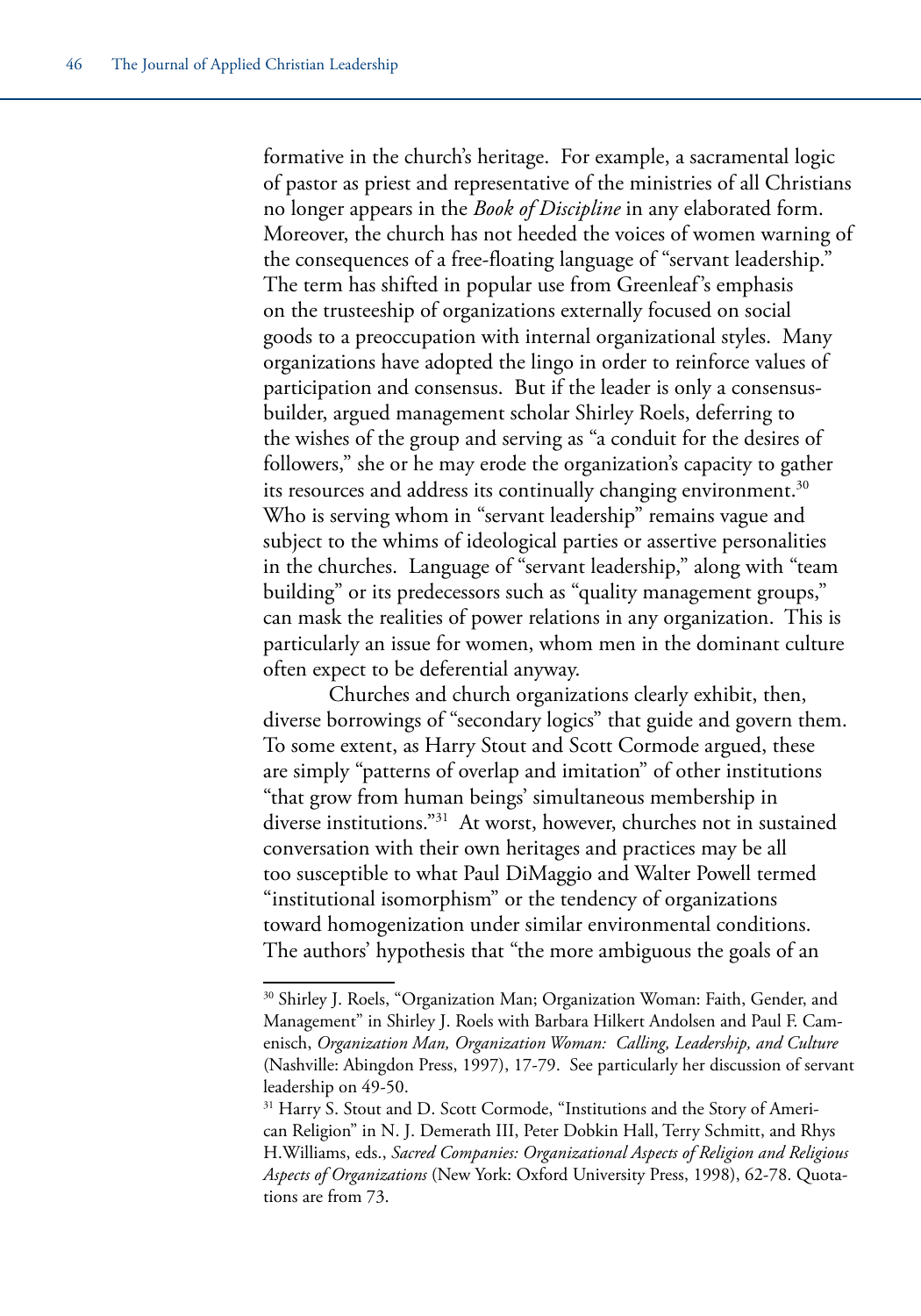organization, the greater the extent to which the organization will model itself after organizations that it perceives as successful," may be particularly applicable to the churches, whose vocation as "stewards of God's mysteries" (I Corinthians  $4:10$ ) is inherently ambiguous.<sup>32</sup> Yet the churches also can trust and carry forward their own constitutive practices, in particular the practice of administration.

#### **From Leadership to Administration**

The multiple agendas of leadership talk and its commercial assumptions make it a problematic discourse for church organizations. What communities of faith need in order to thrive is neither the heroic and idiosyncratic visions of entrepreneurs, nor bi-polar leader-follower dynamics that stir them to seek experts who will rescue them from perceived decline, nor the patter of egalitarian jargon that masks power relations. If communities of faith are going to employ the language of leadership—and given the dominant commercial culture of Western societies, they surely will—then they must adopt a balanced approach that is both critical and constructive. They will need to draw deeply on their heritage of theology, polity, and practice to construct an understanding of leadership that is both critically shrewd about organizational assumptions in contemporary society and authentic to the churches' identity as institutions.

For a balanced approach the churches can turn to a practice that has been constitutive of Christian communities from the beginning. The churches can explore the possibilities of a rich and nuanced understanding of administration as a practice of advancing organizational purposes and institutional flourishing. The term in church context may help clarify the organizational logics central to the nature and purpose of the churches, and demonstrate the significance of the churches' heritages and cultures for expressing their ministries. Moreover, the churches' understandings and practices of administration have much to contribute to the larger discussions of leadership continuing in all organizations today.

The term "administration" contains in itself an orientation to its practice. For one thing, it is by definition a form of ministry. Administration is an expression of *ministerinin*, the Latin translation

<sup>&</sup>lt;sup>32</sup> Paul D. DiMaggio and Walter W. Powell, "The Iron Cage Revisited: Institutional Isomorphism and Collective Rationality in Organizational Fields" in Powell and DiMaggio, *Institutionalism*, 63-82. Quotation from 75. Quotation of the Bible is from the New Revised Standard Version.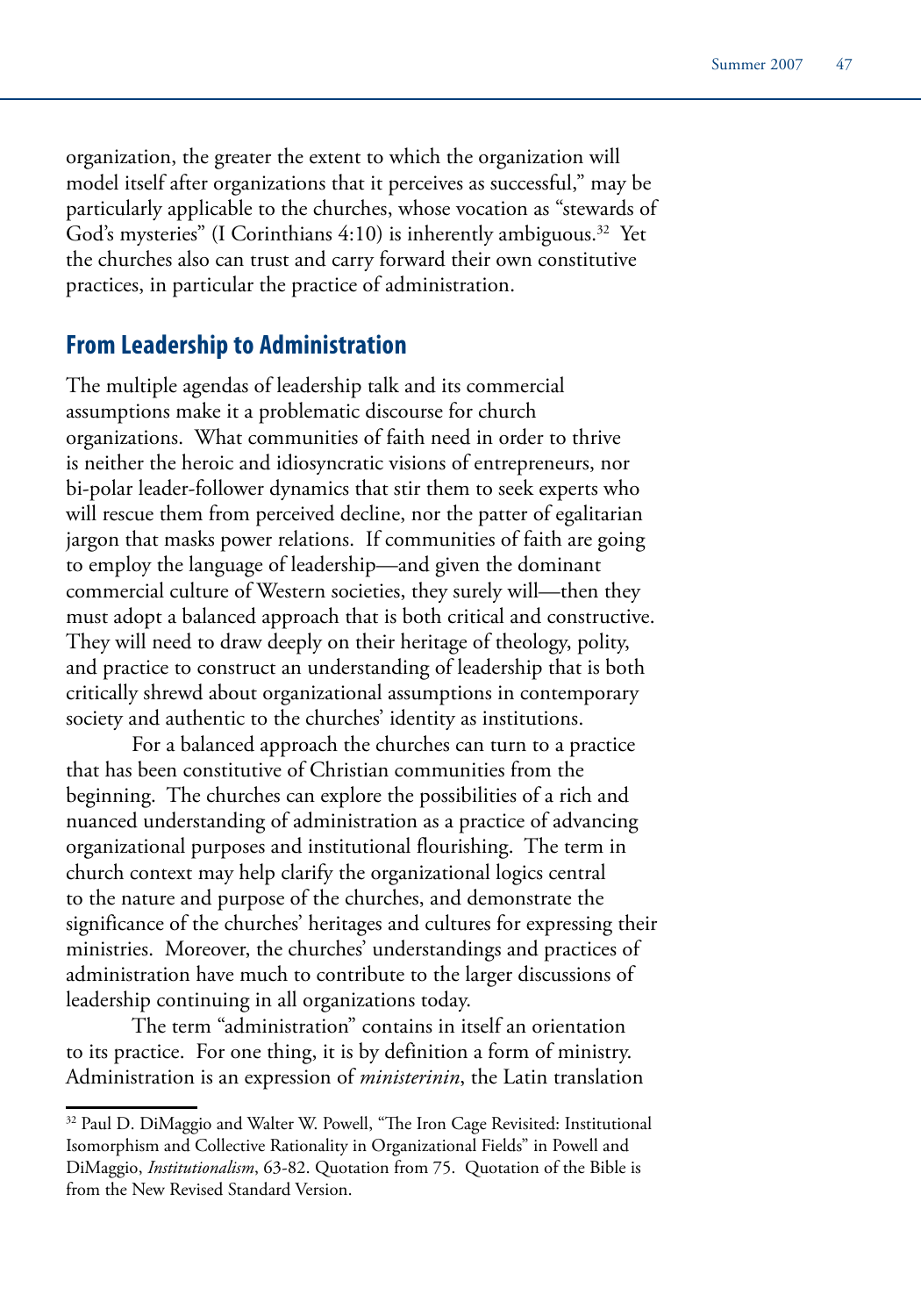of the New Testament Greek *dialeonia* or service. It is a form of *diaconate* in which members of the community of faith are in ministry with each other and in the wider community and world. It is a form of service to the intentions and purposes of God in the world as communities of faith can best understand them.

The prefix "ad-" is significant as well, bearing the sense of "to" or "toward." Ad-ministration suggests a focus or direction, an intention of ministry. In the most general sense this implies service directed toward fulfilling the organization's purposes. Drawing on the churches' scriptural and traditional language of ecclesiology, then, administration may be defined as the practice of bringing to focus the intentions of the people of God for ministry and building up the community of faith in its witness and service in the world.

Administration is a constitutive practice of Christian community. Like other constitutive practices such as liturgy, hospitality, formation, and care, administration embraces more than simply current action or activities. It describes a pattern of actions that have a history. Current practitioners can draw upon the experience and wisdom of Christian communities over time. They inherit, reform, and extend institutions and polities that carry forward their traditions.

Similarly, while administration is practiced in local, particular places, it extends traditions common to many times and places. A congregation or church agency expresses not only its own intentions for ministry but carries forward purposes generated through forms peculiar to its broader confessional or denominational heritage. In a more universal sense as well, a local Christian community expresses through its administrative practice an image of who it trusts God to be and what it believes God's intentions to be for the world.

Thus administration is not just an individual intent, choice, or act, but an expression of a whole community. Administrative practice may be exemplified or most clearly expressed in certain offices of the Christian community (particularly ordained offices) but belongs to the vocation of the whole people of God gathered in particular places.

Administration is among the practices that constitute the church, that is, bring it into being and make it what it is. The people of God as a human community is always coming into being and extending its witness and service in a continuous process of formation and re-formation. Like other practices, administration draws deeply on traditions and institutions that have emerged from generations of Christian community. Administration is at the same

*"The multiple agendas of leadership talk and its commercial assumptions make it a problematic discourse for church organizations."*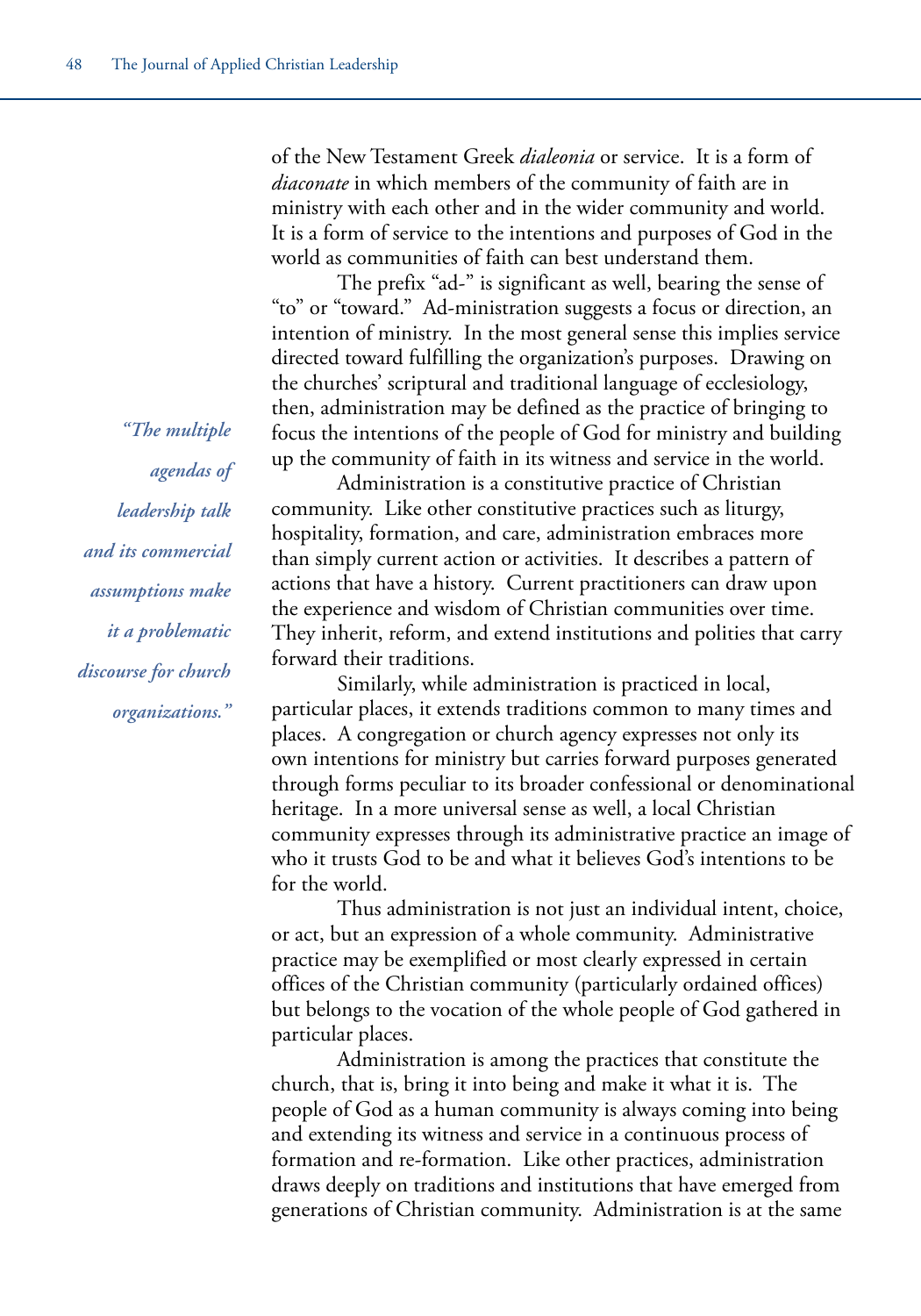time continuously building up the community and extending its ministries in current contexts.

Practices are not given whole or complete. Rather, they come to fullness through the practice of them. Through the continuous practice of administration, the churches address the challenges of particular contexts, wrestle with appropriate ways to adapt and integrate the influences of surrounding institutions, and struggle with conflict among differing images of faithfulness and logics of organization.

The practice of administration is both formal and informal. Some arrangements of governance are expressed in polity, written in books of order and sustained by rituals and traditions that legitimate a church's forms of authority. But in many ways administrative practice is less canonical than informal. "Communities of practice" form in churches and church organizations in response to changing needs and contexts. Not necessarily corresponding with canon or office, these "vital interstitial communities" are often most effective collaboration to organize work and solve problems.<sup>33</sup>

The churches' central logic for constructing the practice of administration is embedded in biblical language of stewardship (*oikonomia*). The Greek term already contains in itself the image of the house (*oikos*) as a space that makes certain functions possible (shelter, food, rest, and so forth). Stewardship embraces the economy of the whole household to the end that its resources are used fully and justly and that its purposes flourish. Household economics is hardly a settled pattern, to be sure; stewardship must be worked out among differing conceptions of what makes a household just, orderly, and generative. Here again, gender is a particularly acute issue for the household of faith, as many women and men seek a justice grounded in equality and participation, rather than the hierarchy and patriarchy evident in some forms of Christian community.<sup>34</sup>

New Testament images are helpful in conceiving of stewardship. The Apostle Paul used the image of the builder as the one who creates or constructs the foundation and spaces of the household within which the community of faith will live (1 Corinthians 3:9-10). He also suggested the image of the gardener planting and watering. The garden, too, is a space. It must be

<sup>&</sup>lt;sup>33</sup> John Seely Brown and Paul Duguid, "Organizational Learning and Communities-of-Practice: Toward a Unified View of Working, Learning, and Innovation" *Organization Science* 2:1 (February 1991): 40-57. Quotations are from 49-50.  $34$  For Christian feminist advocacy of stewardship as an economics of God's radical transformation of the world, see Letty M. Russell, *The Future of Partnership* (Philadelphia: Westminster Press, 1979) and *Household of Freedom: Authority in Feminist* 

*Theology* (Philadelphia: Westminster Press, l987).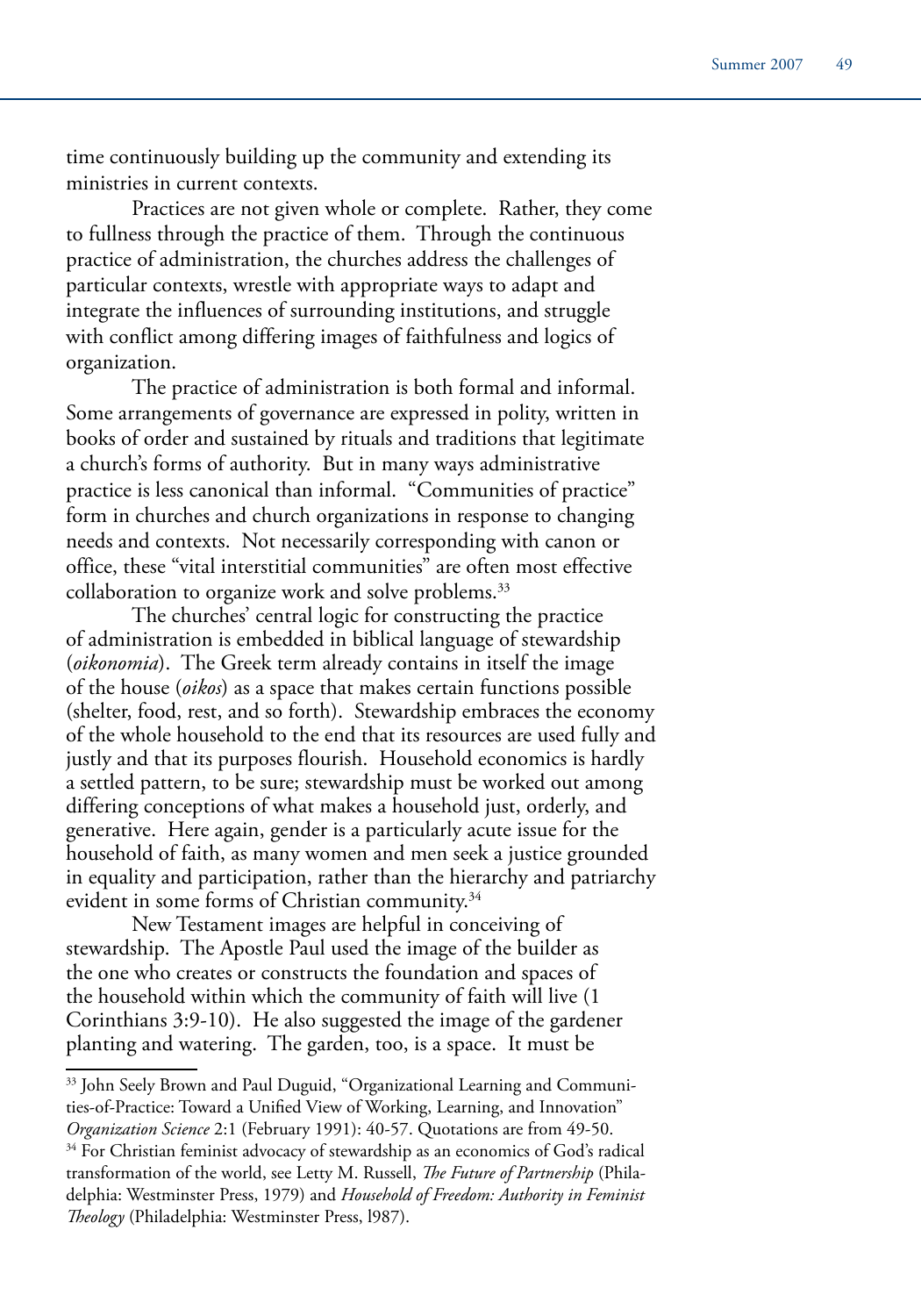marked out, tilled, planted, tended, all with an eye to making something possible. "You are God's field, God's building," Paul wrote to Corinth—a space that must be well managed and cared for if God is to create something there. "Only God . . . gives the growth." (1 Corinthians 3:6-9)

Ethicist Larry Rasmussen summarized the Christian practice of "shaping communities" in a way that extends biblical images of stewardship. "Proper ordering, as any gardener, cook, orchestra conductor, or housekeeper can tell you, is basic to good living . . . thriving, not to say surviving, requires the creative ordering of freedom." Rasmussen suggested the image of "choreographer" to grasp the tasks of administration. "Shaping communities is not just a single practice of its own. It is the practice that provides the choreography for all the other practices of a community or society."35

These images put us at nub of the tension between administration and what American society often seems to mean by leadership. The ecclesial images of administration are about creating a space in which fruitfulness can flourish through cultivation of the community's resources and removal of obstacles to the community's thriving. But this does not satisfy advocates of leadership. Impatient with waiting for architects or with tending a garden and watching for signs of growth or with letting people learn the dance, the dominant voices call for someone to lead—that is, to make, to create, to innovate. The purpose of leadership, they insist, is to direct people to produce a tangible output. The prevailing social image of the entrepreneur comes closer at this point to what many people seek for organizations, in particular the churches.

The difficulty with entrepreneurialism is its premise of enterprise. Churches as communities of witness and service are not first of all human enterprises or inventions. Churches do not make or produce in the sense that we would normally understand in what Rost termed "the industrial paradigm" so dominant in American society.<sup>36</sup> Churches are communities called into being by something beyond themselves. They are communities of reception. They are an organized response to something already given.

Churches are constituted by a logic of gift. They arise 35 Larry Rasmussen, "Shaping Communities" in Dorothy Bass, ed., *Practicing Our Truth: A Way of Life for a Searching People* (San Francisco: Jossey-Bass Publishers, 1997). 119-132. Quotation from 120-121. I am indebted throughout my theological discussion of administration to one of the few "classic" texts in the field of church administration, Thomas C. Campbell and Gary B. Reierson, *The Gift of Administration: Theological Bases for Ministry* (Philadelphia: Westminster Press, 1981), esp. chapters 1 and 2.

<sup>36</sup> Rost, *Leadership*, 27.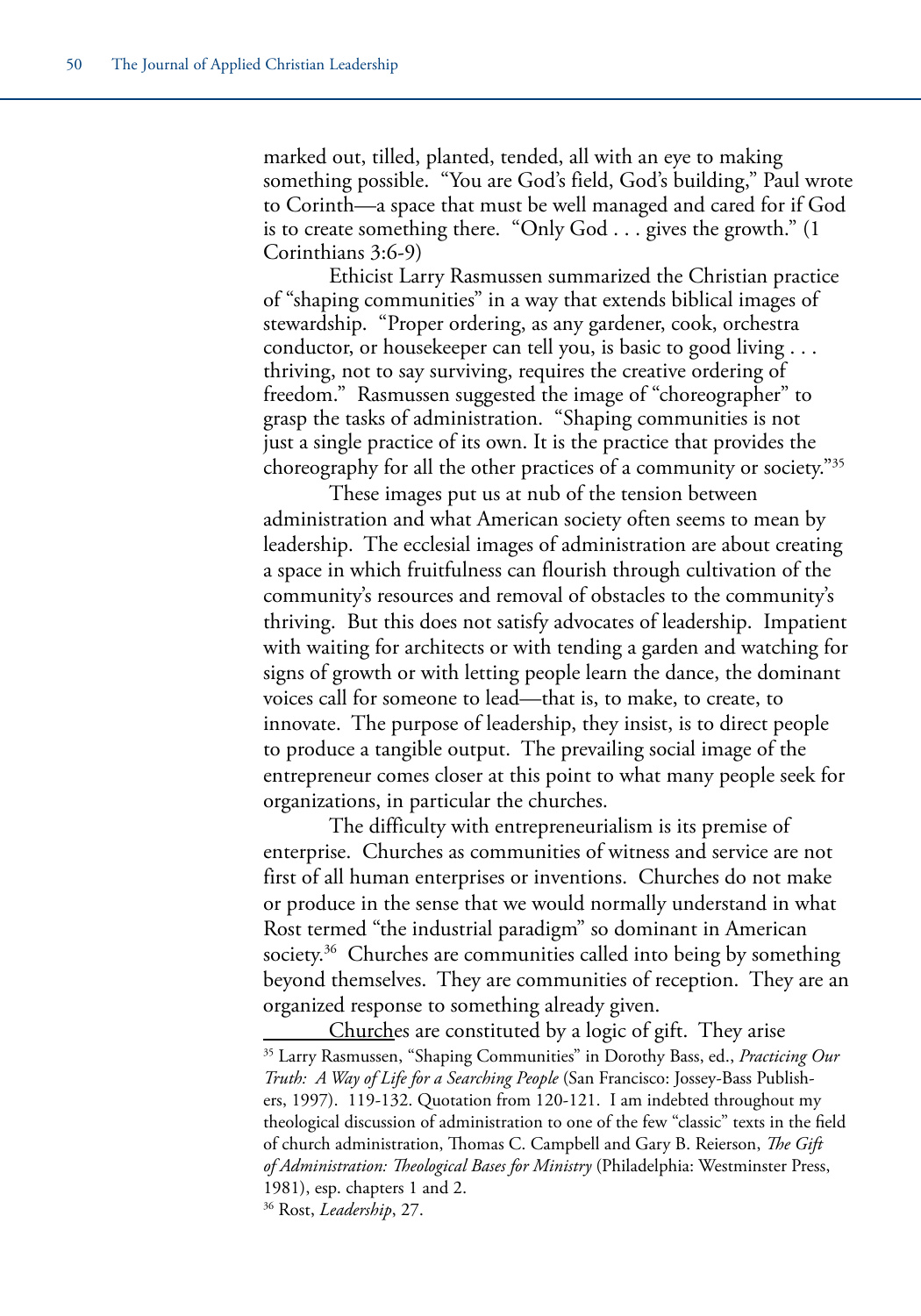from the premise of God's gift of life, and everything they do is grateful response in stewardship of that gift. This is not an exchange relationship on which commerce is based (although American commercialism continually tries to make gift-giving a form of exchange). Churches are constituted by practices of seeking and giving signs of God's presence in the world, responding to God in mercy, companionship, care, and peace.

If administration is based on a logic of giving, does this mean that churches have no place for industriousness, for initiative and innovation? Hardly so, for the effective management and expression of the wealth and diversity of gifts that churches enjoy calls for enormous energy and focus. The flourishing of Christian organizations requires "an entire community of discernment . . . in which the discernment of one person is tested against that of another," in the words of Michael and Deborah Jinkins. Only thus can a community work through its differences and fully grasp how its gifts and strengths best fit together for the fulfillment of its purposes.

The necessity of discernment suggests that administration is not only a practice, but an art. It begins with paying disciplined attention to the stories, symbols, rituals, and language through which an organization expresses itself. It entails "connection with this specific time and place, this culture . . . these people in this moment." The art of attention intends "to sense the pulse of a community, to comprehend the dynamics of identity, public trust, and moral purpose among a people—what they hope, what they desire, and what they fear; and how these hopes, desires, and fears guide their thoughts, their loyalties, and their plans."37

Administration is an art of discerning and naming the images that guide an organization, that both express its internal solidarity and its sense of purpose in the world external to it. Administration mines the depths of an organization's heritage in order to identify its enduring strengths and resources, as well as its wounds and failures. The administrative art then makes the turn toward acknowledging the organization's limits even as it seeks to adapt and extend the organization's strengths to enable its purposes to flourish in changing contexts. This creative process will generate new strengths, new

<sup>37</sup> Michael Jinkins and Deborah Bradshaw Jinkins, *The Character of Leadership*: *Political Realism and Public Virtue in Nonprofit Organizations* (San Francisco: Jossey-Bass Publishers, 1998), 63, 65. See also Thomas Edward Frank, *The Soul of the Congregation: An Invitation to Congregational Reflection* (Nashville: Abingdon Press, 2000), 57-74.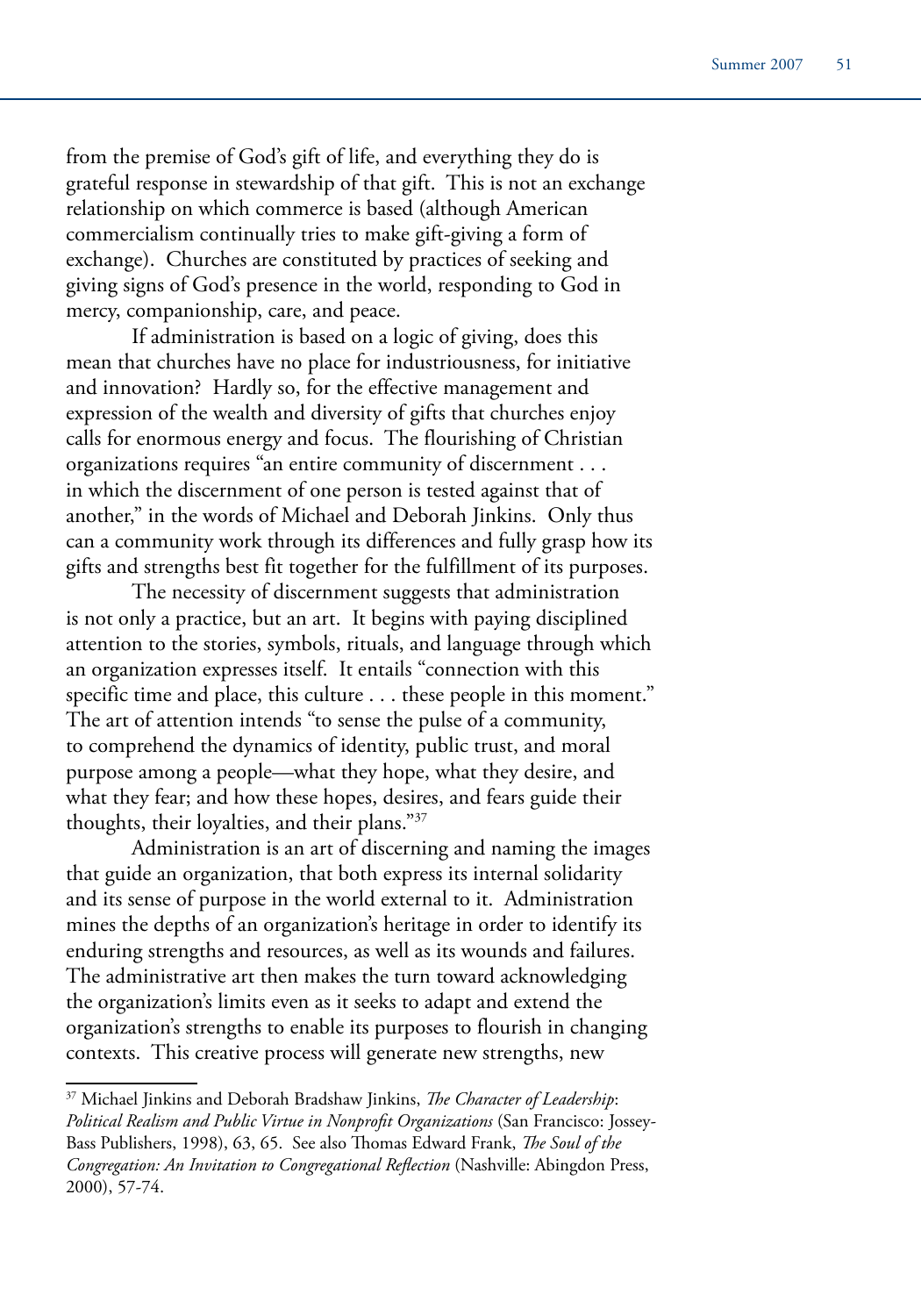stories, symbols, rituals, and language of the organization's living tradition.<sup>38</sup>

Who practices the art of administration in the churches? Do we not finally have to return to the question of leadership: Who will lead the processes of management, discernment, and fulfillment of purposes? I would argue in closing that what members and stakeholders of churches and church organizations often mean by "leadership," and what they ordinarily want when they speak of "leadership," is what I have described as the art and practice of administration. To be sure, every church and church organization identifies administration with certain offices. These offices, though, are most effectively viewed as focused, embodied expressions of the administrative practice circulating through the whole community.<sup>39</sup>

This conception of leadership as an administrative, communal activity through which an organization learns deeply about itself and its environment and reaches a common sense of how its purposes can thrive, resonates with some contemporary insights of authors addressing mainly commercial and governmental organizations. Ronald Heifetz, for example, locates leadership in "the gap between the values people stand for and the reality they face" as leaders help

Parallel to talk of vision, much has been made of the significance of what James MacGregor Burns called "transforming leadership" that can "shape and alter and elevate the motives and values and goals of followers." But what effective administrators mainly do is bring to focus the resources for transformation already present in an organization and its stakeholders. Transformation is a relative term in any case. While Burns' concept was based in a hierarchy of values addressed to the whole sweep of society and thus seemed grandiose and even imperialistic, many business authors have reduced his idea of "transforming leadership" to little more than simple stories of "turning the company around." James MacGregor Burns, *Leadership* (New York: Harper and Row, l978), 425-426. Rost pointed out how authors such as Peters and Waterman misused Burns, ignoring the political and ethical dimensions of Burns' "transforming leadership" and thus reabsorbing Burns into the industrial paradigm; *Leadership*, 83.

<sup>&</sup>lt;sup>38</sup> For discussion of images that bear the corporate character of a congregation, see Carl S. Dudley and Sally A. Johnson, *Energizing the Congregation*: *Images that Shape Your Congregation's Ministry* (Philadelphia: Westminster John Knox Press, 1993), 1-9, 87-95.

<sup>&</sup>lt;sup>39</sup> Much has been made of organizational "leaders" being persons of vision, and candidates for administrative offices are often asked, "What is your vision for the church and for this organization?" But vision is socially constructed. It is painted from the pigments of an organization's culture and context. The visions that come to full expression are widely shared in the organization. They draw upon an organization's heritage and capture the aspirations of its participants. See Weems, *Church Leadership*, 37-68.